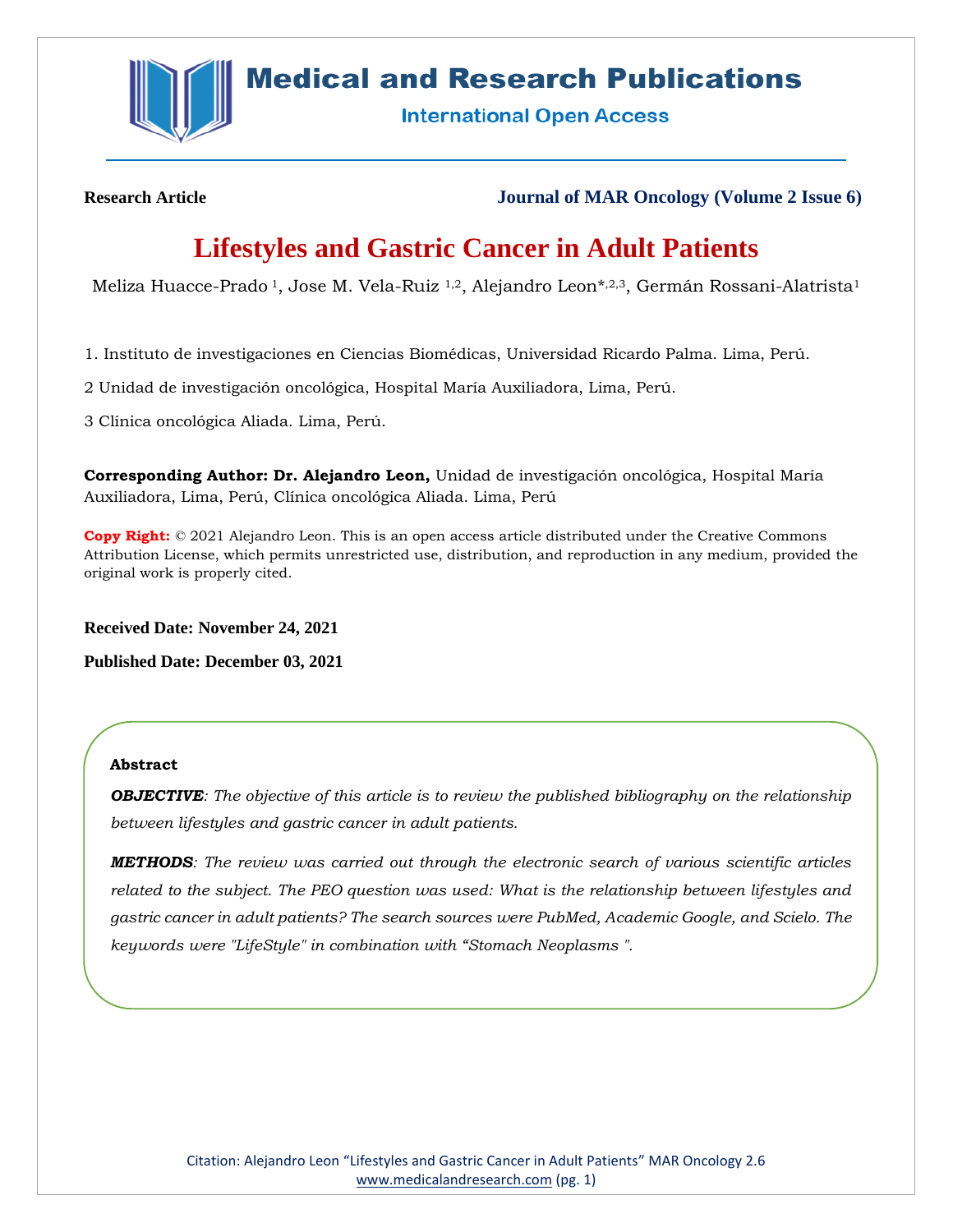*RESULTS: Articles published from January 1, 2016, to March 31, 2021, were selected. 237 articles were found, excluding 219 for not meeting our inclusion criteria, leaving 18 articles for this review. A higher probability of gastric cancer risk was observed in respondents who had a high consumption of processed meat (AOR = 3.99, 95% CI: 0.90-17.66), preferences for a large amount of fat/oil (AOR = 4.64, 95% CI: 1.56-13.72), and preferences for high amounts of salts (AOR = 4.18, 95% CI: 1.30-13.44), likewise; Alcohol consumption is associated with an increased risk of gastric cancer among Japanese men.* 

*CONCLUSION: The available evidence supports the relationship between lifestyle and gastric cancer. Being the consumption of tobacco, alcohol, the scarce consumption of vegetables and fruits and the intake of processed foods main risk factors.*

*KEYWORDS: Lifestyle, Gastric Cancer.*

### **Introduction**

Gastric cancer continues to be a serious social and health problem, since, even though its global incidence is decreasing **(**1**)**, it is still the fifth most frequent cancer and the second most common cause of death from cancer in the world, in our country it continues to be one of the most frequent and aggressive, ranking third after prostate cancer and breast cancer. During 2020, the number of new cases estimated, amounted to 6,300, equivalent to 9% of the total (69,849), 52.9% of new cases of stomach cancer occurred in males; while the remaining 47.1% was presented in the female sex; stomach cancer is the leading cause of death with 14.2% of the total (34,936) and the incidence rate considering both sexes is 26.41 per 100,000 inhabitants.

Gastric Cancer is a multifactorial disease and both environmental (68%) and genetic (22%) factors play a role in its etiology, the established risk factor for Gastric Cancer, most notably H. pylori infection, could not fully explain the heterogeneity in its distribution, only a small proportion of people who carry H. pylori in the stomach develop gastric cancer, which suggests that other factors, such as sociodemographic and dietary factors, may be responsible for carcinogenesis. Various dietary intakes and dietary habits have been widely observed to be associated with an increased risk of Gastric cancer, including smoking, alcohol consumption, and the intake of salty foods. **(**2**)**

Cancer risk perception has been suggested to be one of the key factors associated with health behavior change. Therefore, it is of particular interest if people at risk of familial cancer perceive this risk and are more motivated to change an unhealthy lifestyle. **(**3**)**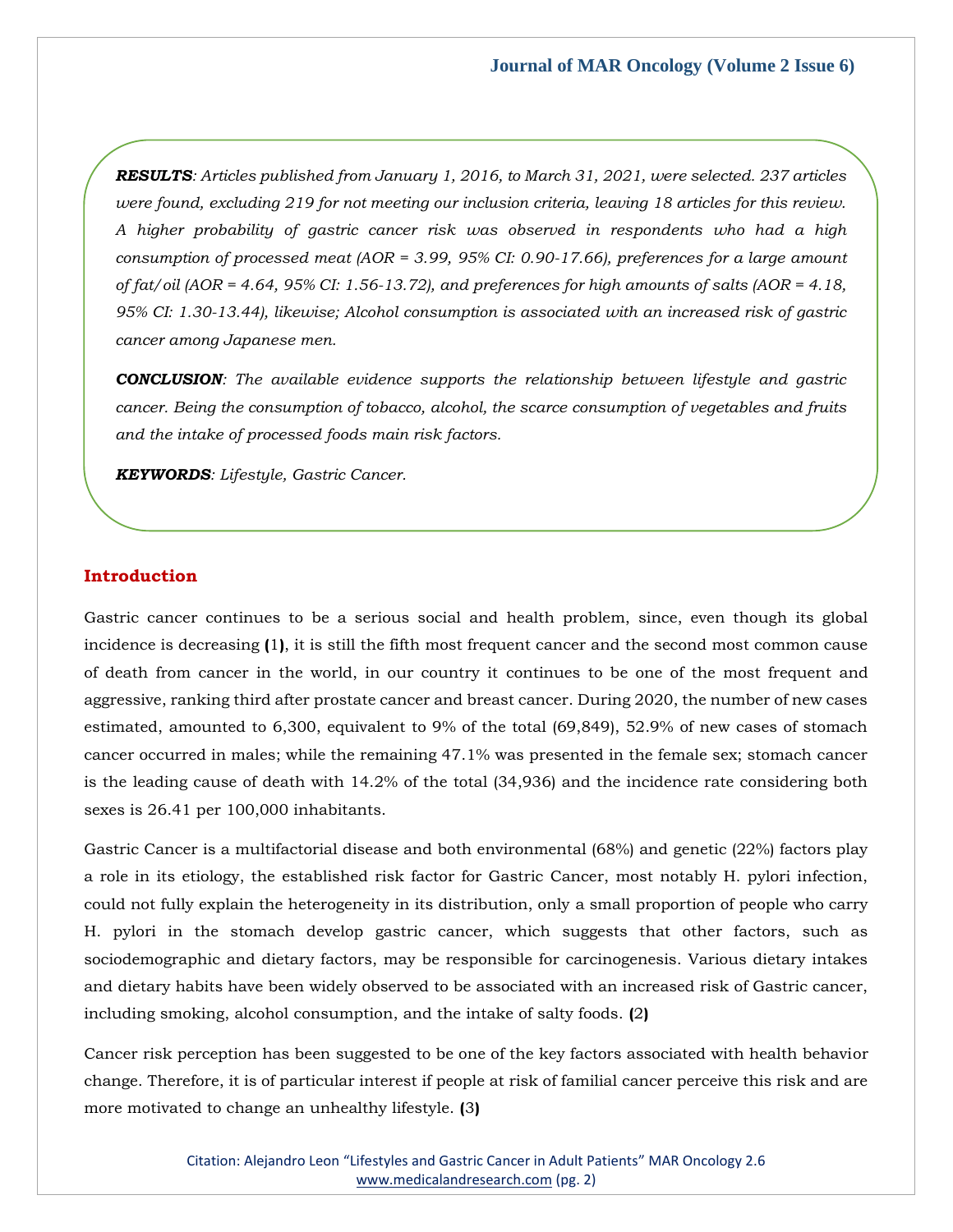Eating habits and nutrient intake play an important role in the prevention and etiology of gastric cancer, according to the report of the World Cancer Research Fund and the American Institute for Cancer Research, increased consumption of vegetables and fruits without Starch can lower the risk of gastric cancer, while salt and salty foods can be risk factors for gastric cancer. Additionally, several other foods can be associated with stomach cancer. **(**4**)**

The objective of this article is to review the published bibliography on the relationship between lifestyles and gastric cancer in adult patients.

### **Methods**

In the present study of systematic review, articles in English and Spanish published from January 1, 2016 to March 31, 2021 in PubMed, academic Google and Scielo were used. The PEO question was used: What is the relationship between lifestyles and gastric cancer in adult patients? Population: Adult patients, Exposure: Lifestyles, Result: Gastric cancer. The keywords were: "Life Style" [Mesh term] in combination with "Stomach Neoplasms" [Mesh term] used in Pubmed, "lifestyles", "gastric cancer" used in academic Google, "lifestyles", "gastric cancer" used in SCIELO. The syntax resulting from the advanced search was: (("Patients" [mh] OR Patient \* [tiab]) AND ("Life Style" [mh] OR Life Styles \* [tiab] OR Lifestyle \* [tiab] OR Lifestyles \* [ tiab] OR Life Style Induced Illness \* [tiab] OR Lifestyle Factors \* [tiab] OR Factor, Lifestyle \* [tiab] OR Lifestyle Factor \* [tiab])) AND ("Stomach Neoplasms" [mh] OR Neoplasm, Stomach \* [ tiab] OR Stomach Neoplasm \* [tiab] OR Neoplasms, Stomach \* [tiab] OR Gastric Neoplasms \* [tiab] OR Gastric Neoplasm \* [tiab] OR Gastric Neoplasm \* [tiab] OR Neoplasm, Gastric \* [tiab] OR Neoplasms, Gastric \* [tiab] OR Cancer of Stomach \* [tiab] OR Stomach Cancers \* [tiab] OR Gastric Cancer \* [tiab] OR Cancer, Gastric \* [tiab] OR Cancers, Gastric \* [tiab] OR Gastric Cancers \* [tiab] OR Stomach Cancer \* [tiab] OR Cancer, Stomach \* [tiab] OR Cancers, Stomach \* [tiab] OR Cancer of the Stomach \* [tiab] OR Gastric Cancer, Familial Diffuse \* [tiab]). The search strategy can be seen in ANNEX 1, 2 and 3.El trabajo corresponde a la Prioridad Nacional de Investigación en Salud 2019- 2023 N° 2 Cáncer.

#### **Inclusion Criteria:**

- Articles published in the last 5 years.
- Articles containing any of the following keyword combinations in both the title and the abstract: Lifestyles along with gastric cancer; "LifeStyle" with "Stomach Neoplasms".
- Studies with significant results for our study.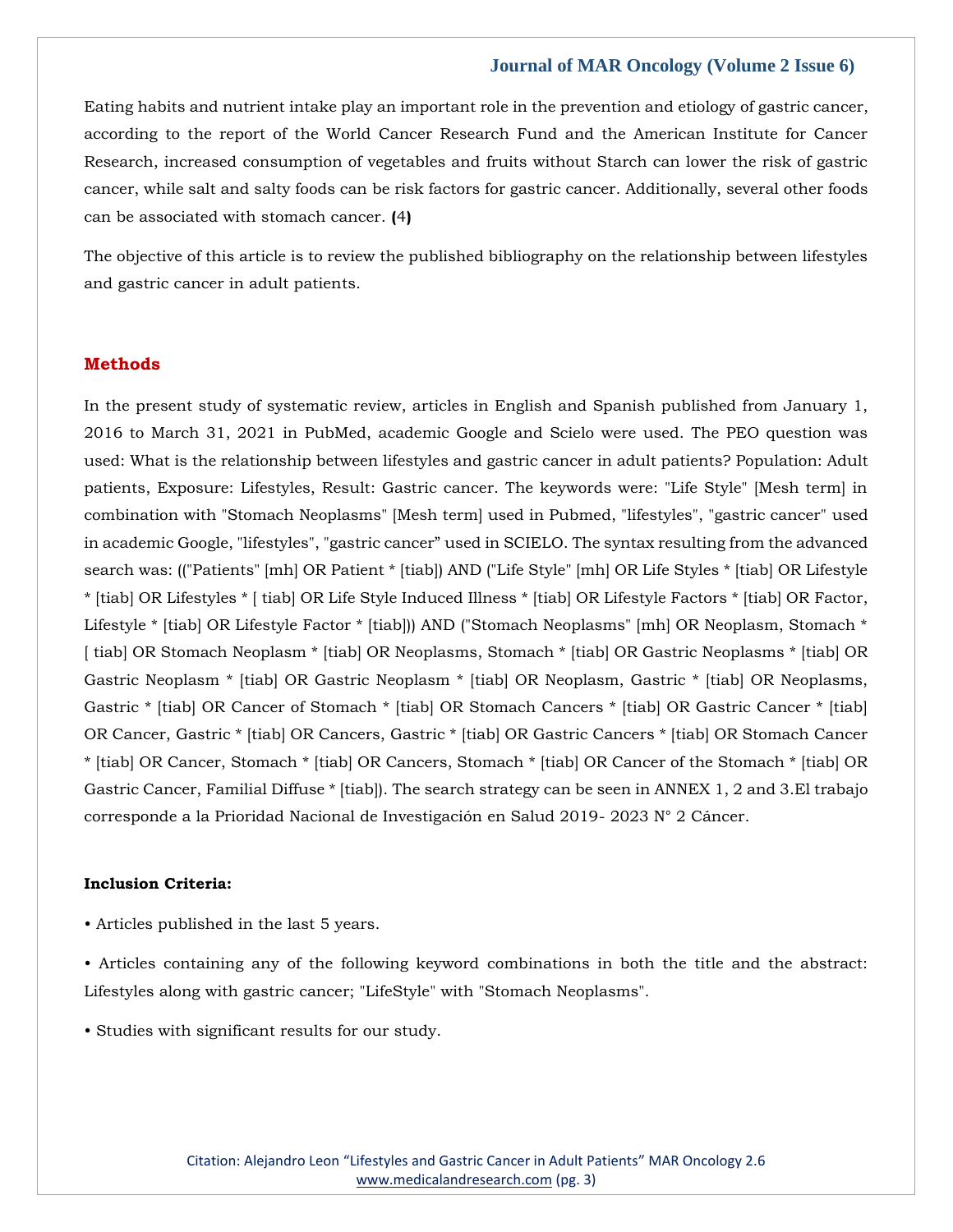### **Exclusion Criteria:**

- Studies that are not directly related to the present topic.
- Studies with non-significant results.
- Young aged- patients (<= 18 years).

### **Results:**

237 articles were found, excluding 173 for not being within the last 5 years, 36 for not complying with the combination of keywords in its structure, 10 were also excluded for not being directly related to the subject to be reviewed. That is, a total of 219 articles were excluded, leaving 18 articles for the analysis of this article, including 3 articles for theoretical and conceptual purposes. The study selection diagram can be seen in Figure 1.



**Figure 1:** study selection diagram

Citation: Alejandro Leon "Lifestyles and Gastric Cancer in Adult Patients" MAR Oncology 2.6 [www.medicalandresearch.com](http://www.medicalandresearch.com/) (pg. 4)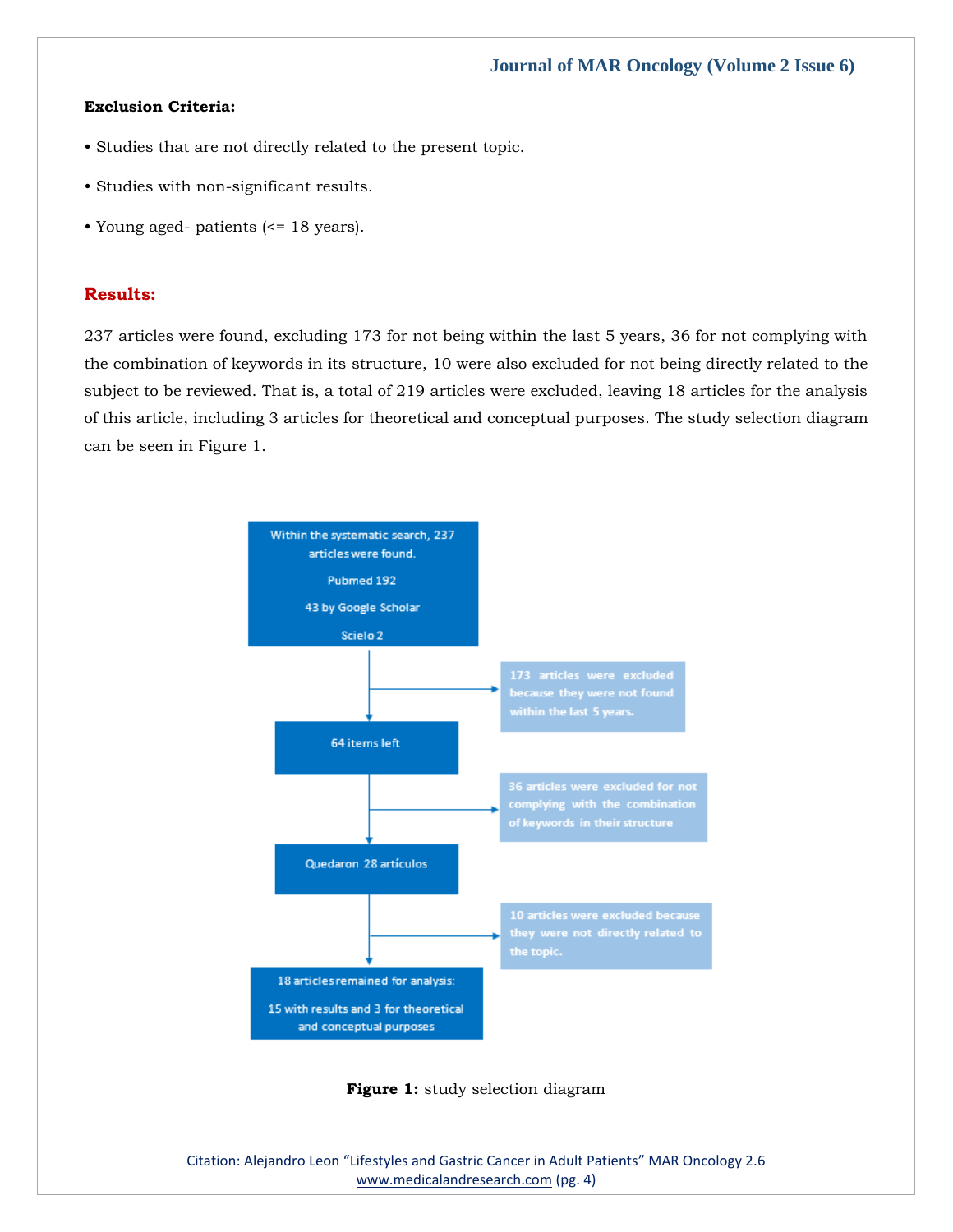#### **Evidence from studies:**

In the work carried out by Ping. C et al. China 2020. A case-control study was conducted with a population of 523, participants with a low socioeconomic level were observed to have a higher risk of GC compared to those in a high socioeconomic level (adjusted OR = 2.10, CI 95%: 1.13-3.89). Compared with those who drink green tea regularly, patients who did not have this dietary habit had a risk of GC almost 3 times higher (adjusted OR = 2.91, 95% CI: 1.38-6.13). Other dietary habits, including eating hard foods, skipping breakfast, consuming pickled vegetables, overeating, were associated with an increased risk of Gastric Cancer. **(**2**)**

Sumil.K.S et al. Nepal, 2020. A case-control study was carried out in two specialized cancer hospitals with a total of 237 participants (79 cases and 158 controls), a higher probability of gastric cancer risk was observed in respondents who had a high consumption of processed meat ( AOR = 3.99, 95% CI: 0.90-17.66), preferences for a large amount of fats/oil (AOR = 4.64, 95% CI: 1.56-13.72), and preferences for high amounts of salts (AOR =  $4.18$ ,  $95\%$  CI: 1.30-13.44). In contrast, it was observed that respondents who consumed higher amounts of fruits (AOR = 0.21, 95% CI: 0.07-0.65) were less likely to have gastric cancer. **(**5**)**

Galvao de Azevedo et al. Brazil, 2015. They carried out a study of cut series of cases, carried out in hospitals in Recife, a study with 33 patients, where a slight predominance was obtained by women aged ≥ 60 years, from rural areas, with low levels of education and income. According to the BMI, 57.6% were normal and 69.7% were at nutritional risk when% PP was used. It was found that 42.4% were not screened for H. pylori, 48.5% had a genetic predisposition, 75.8% were sedentary, 60.6% were smokers and ex-smokers, 51, 5% were addicted to alcohol and 36.4% were overweight, there was frequent consumption of salty foods, fried foods, low fruit intake, foods containing nitrates/nitrites, as well as inadequate food preservation. Where they concluded that low socioeconomic status, physical inactivity and inadequate eating habits were predominant factors for gastric cancer in the group analyzed. **(**6**)**

Okada.E. et al. Japan, 2017. They conducted a study with Japanese patients aged 24 to 95 years with esophageal and stomach cancer who were enrolled in the BioBank Japan Project. The analysis included 365 patients with squamous cell carcinoma of the esophagus (ESCC) and 1,574 patients with gastric cancer. The result showed that in patients with gastric cancer, the risk of mortality was higher in patients with low weight than in patients with normal weight (multivariate HR = 1.66, 95% CI: 1.34, 2.05). Compared with gastric cancer patients without physical exercise habits, those who exercised  $\geq 3$ times/week had a lower risk of mortality (multivariate HR = 0.75, 95% CI = 0.61, 0.93) . They concluded that underweight gastric cancer patients also have a poor prognosis, while patients with physical exercise habits have a good prognosis. **(**7**)**

Li.Y. et al. Japan, 2021. They conducted a cohort study that examined the relationship between alcohol consumption and gastric cancer risk among the Japanese population, a study involving a total of 54,682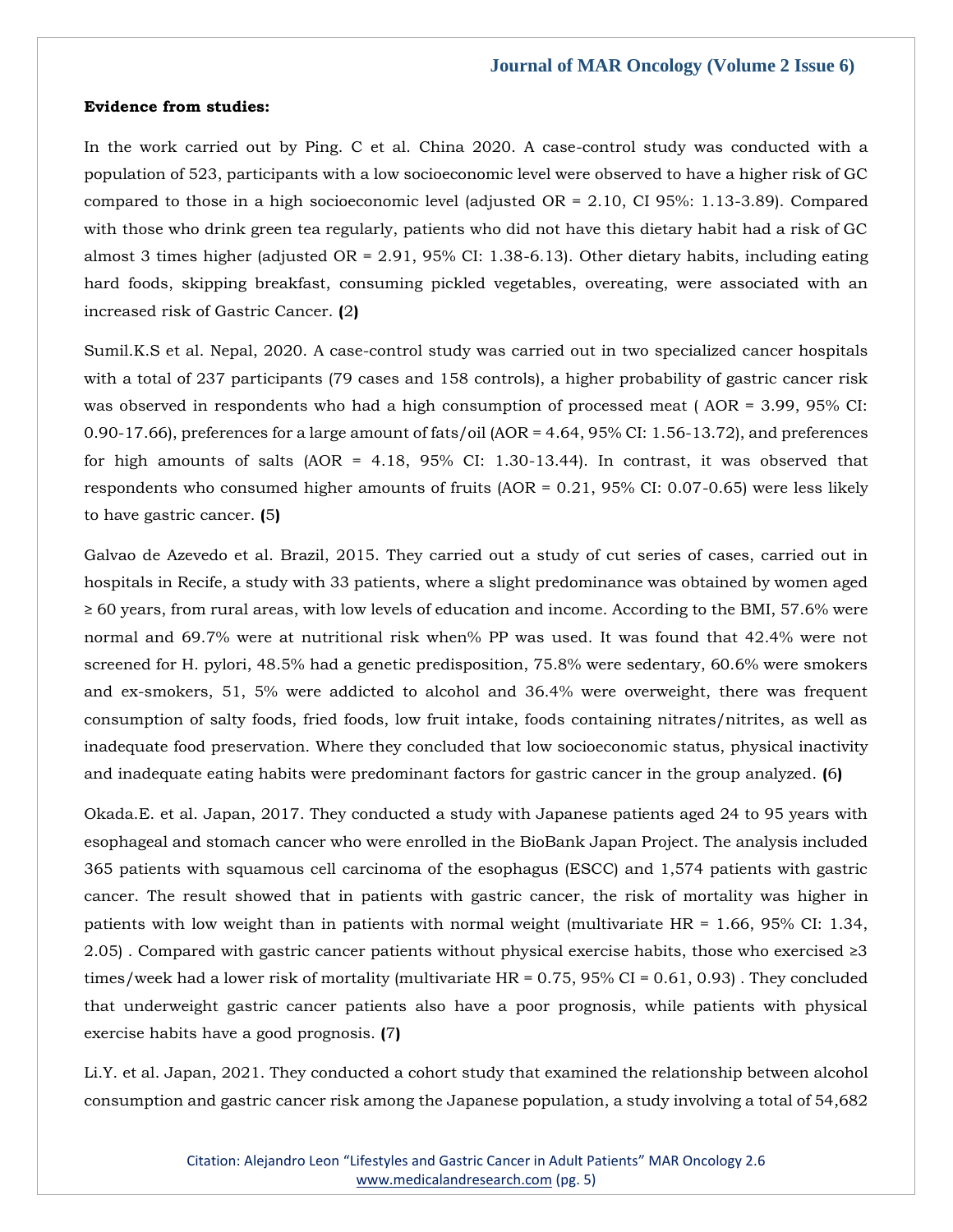Japanese men and women who participated in the Japan Collaborative Cohort Study. They found that alcohol consumption was associated with an increased risk of gastric cancer among men (HR in former drinkers and current alcohol consumption of <23 g,  $23 - 46$  g,  $46 - 69$  g and  $\ge 69$  g / d categories versus never drinkers were 1.82, 95% CI, 1.38-2.42, 1.41, 95% CI, 1.10-1.80, 1.47, 95% CI, 1, 17-1.85, 1.88; 95% CI, 1.48-2.38 and 1.85; 95% CI, 1.35-2.53, respectively, and that for an increase of 10 g of alcohol consumption after excluding former drinkers was 1.07, 95% CI 1.04-1.10). The association in men was seen for cardiac and non-cardial gastric cancer (HRs in the category with the highest alcohol consumption versus those who never drank were 9.96, 95% CI 2.22 to 44.67 for cardial cancer and 2.40; 95% CI, 1.64 to 3.52 for non-drinkers). Alcohol use is associated with an increased risk of gastric cancer among Japanese men, regardless of the anatomic subsite of cancer. **(**8**)**

Vera López. EF. Ecuador. 2018. It carried out a study based on cases and controls, with a total of patients diagnosed with Gastric cancer, 141 cases and 50 controls. The data were obtained from medical records and using validated records, separating them into variables such as biological, clinical and nutritional characteristics. As a result of the sample, 77 were men, 55% and 64 were women (45%). They concluded that the various foods rich in carcinogens that are eaten by patients with or without a family history of carcinogens greatly increase the risk of developing gastric cancer. **(**9**)**

Narmeen A.A. et al. Jordan. 2021. They carried out a case-control study that included 587 adults (patients with PC, 101; patients with GC, 172; healthy controls, 314). Between March 2015 and August 2018, the objective of the study was to determine the dietary factors and lifestyle of gastric cancer patients. Who was evaluated through questionnaires of physical and personal activity based on interviews? The results suggest that body weight, physical activity, smoking, and family history of cancer are among the factors that affect the risk of Gastric Cancer among Jordanians. **(**10**)**

Hoang.BV et al. Korea. 2016. They conducted a study including 830 control subjects and 415 patients, data on demographics, medical history and lifestyle, including dietary and nutrient intake. They were collected using reliable self-administered questionnaires. Information on dietary intake was collected from the participants using a food frequency questionnaire that had previously been reported as reliable and valid. An inverse association was observed between vitamin C intake and gastric cancer risk for the oldest (≥ 120.67 mg / d) versus the lowest intake category (<80.14 mg / d) [OR (CI 95%): 0.64 (0.46-0.88)], with a significant trend in the three intake categories ( $P = 0.007$ ). Foods that provide vitamin C, including cabbage [0.45 (0.32-0.63), 0.50 (0.34-0.75), 0.45 (0.25-0.81)] , strawberries [0.56 (0.40-0.78), 0.49 (0.32-0.74), 0.52 (0.29 -0.93)] and bananas [0.40 (0 , 29-0.57), 0.41 (0.27-0.62), 0.34 (0.19-0.63)], were protective factors against the risk of gastric cancer according to the results of the analyzes adjusted overall and results for men and women, respectively. **(**11**)**

Rondán Guerrero. F.R. Peru. 2016. A case-control study was carried out with a total of 84 patients with a diagnosis of gastric cancer and they were compared with 84 controls, the data were obtained from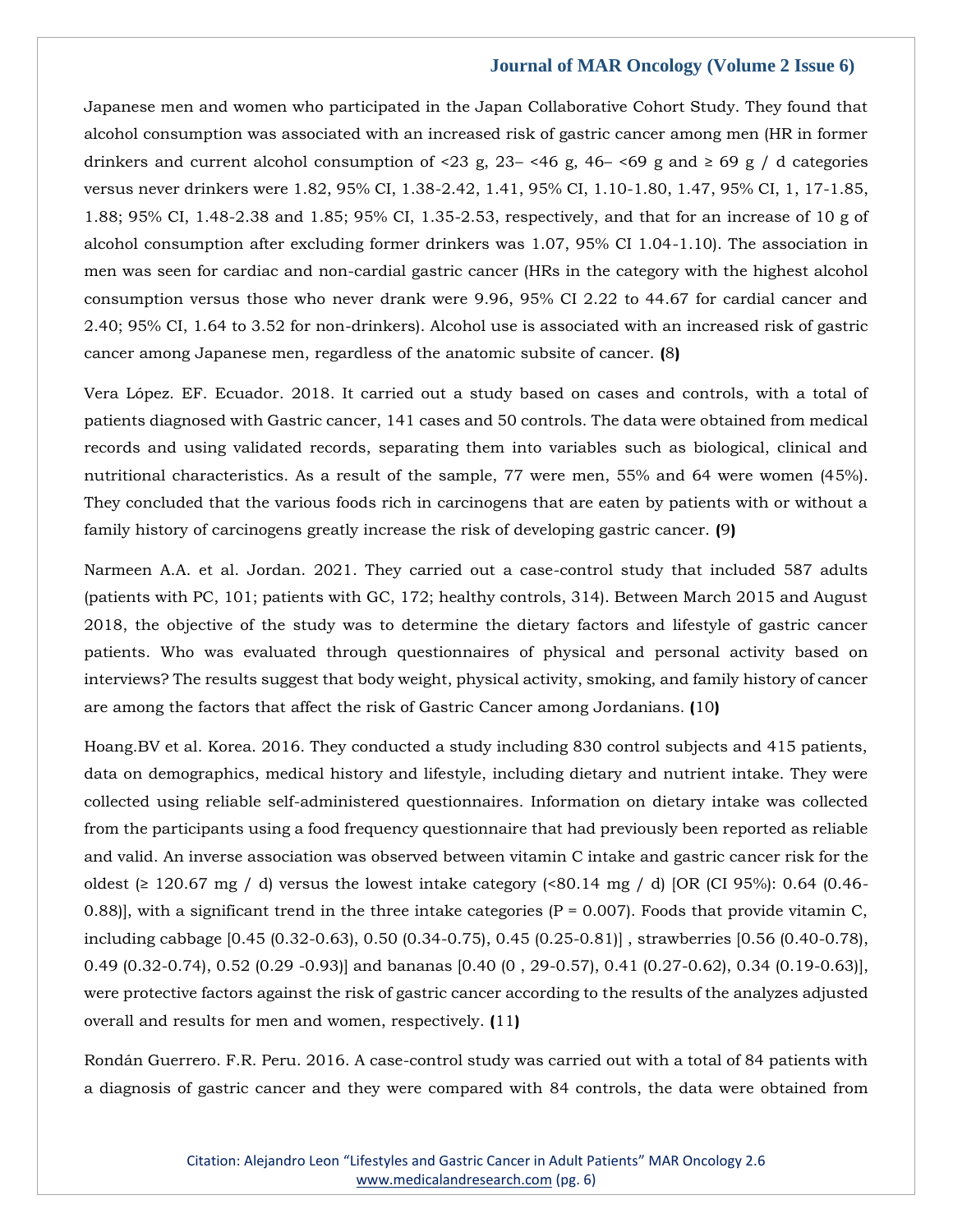medical records using previously validated data collection cards, which contained sociodemographic problems, clinical, pathological and environmental. Of the total sample, it was observed that 70 were men (41.7%) and 98 were women (58.3%), the majority were under 50 years of age (52.9%). A statistically significant association was found between the diagnosis of gastric cancer and the following factors: being male (OR = 5.96; 95% CI, 3.01-11.79), being 50 years old or more (OR = 3.81; 95% CI, 2.01-7.24) , family history of gastric cancer (OR = 9.47; 95% CI, 3.14-28.57), H. Pylori infection (OR = 8; 95% CI, 4.01- 15.95) and tobacco consumption (OR = 6.61; 95% CI , 3.18-13.73). **(**12**)**

Cave. Y. Peru. 2020. He carried out an observational, descriptive and quantitative study in 390 people who attended the prevention center of the National Institute of Neoplastic Diseases of Peru (INEN), through the use of validated instruments for the level of knowledge of prevention measures and practices of healthy lifestyles. The level of knowledge of the studied population was predominantly high with 47.70%. The healthy lifestyle practices of the studied population were predominantly moderately healthy with 58.46%. The relationship between the level of knowledge of gastric cancer prevention and healthy lifestyle practices showed a statistically significant association. The study concluded that the level of knowledge of gastric cancer prevention measures is directly proportional to the practices of healthy lifestyles in the population studied. **(**13**)**

Gamboa.M. Peru. 2016, conducted an analytical observational study to compare associations regarding food consumption and habits related to gastric adenocarcinoma (GA) in 2 groups, one with GA cases and GA controls. The average result obtained was  $68$  years  $+/-12.6$  and of the controls in  $51 +/-15.96$ years. A positive association was found with the following four factors: male sex OR 8.11 (95% CI 3.9- 17.0) p <0.001; chronic exposure to biomass OR 2.55 (95% CI 2.2-11-5) p <0.001, family history of gastric cancer in first degree relatives OR 2.55 (95% CI 1.1-5.8)  $p = 0.03$  and the degree of education under OR4.42 (95% CI 2.0-9.7) p <0.001. I conclude that male sex, frequent consumption of smoked foods, chronic exposure to biomass, family history of first-degree gastric cancer, and low level of education are epidemiological risk factors for AG. **(**14**)**

Zhao.L. et al. China 2020. They conducted a study with gastric cancer patients who were identified from the gastric cancer database of the China National Cancer Center 1998-2018, In this study, they reviewed 18,441 cases of gastric cancer, overweight or obese individuals were associated with a positive history of smoking and alcohol consumption  $(P = 0.002$  and P <0.001, respectively). Multivariate results indicated that BMI at diagnosis did not have a significant effect on prognosis. In gastrectomy patients, factors independently associated with poor survival included advanced age  $(HR = 1.20, 95\% \text{ CI } 1.05$ -1.38,  $P = 0.001$ ), any weight loss ( $P < 0.001$ ), smoking history of more than 30 years (HR = 1.14, 95%) CI: 1.04-1.24,  $P = 0.004$ ), and increased TNM p-stage (P < 0.001). The results contribute to a better understanding of lifestyle factors on the overall gastric cancer burden and long-term prognosis. In these patients, weight loss (in both the 0-10% and> 10% groups), but not BMI at diagnosis, was associated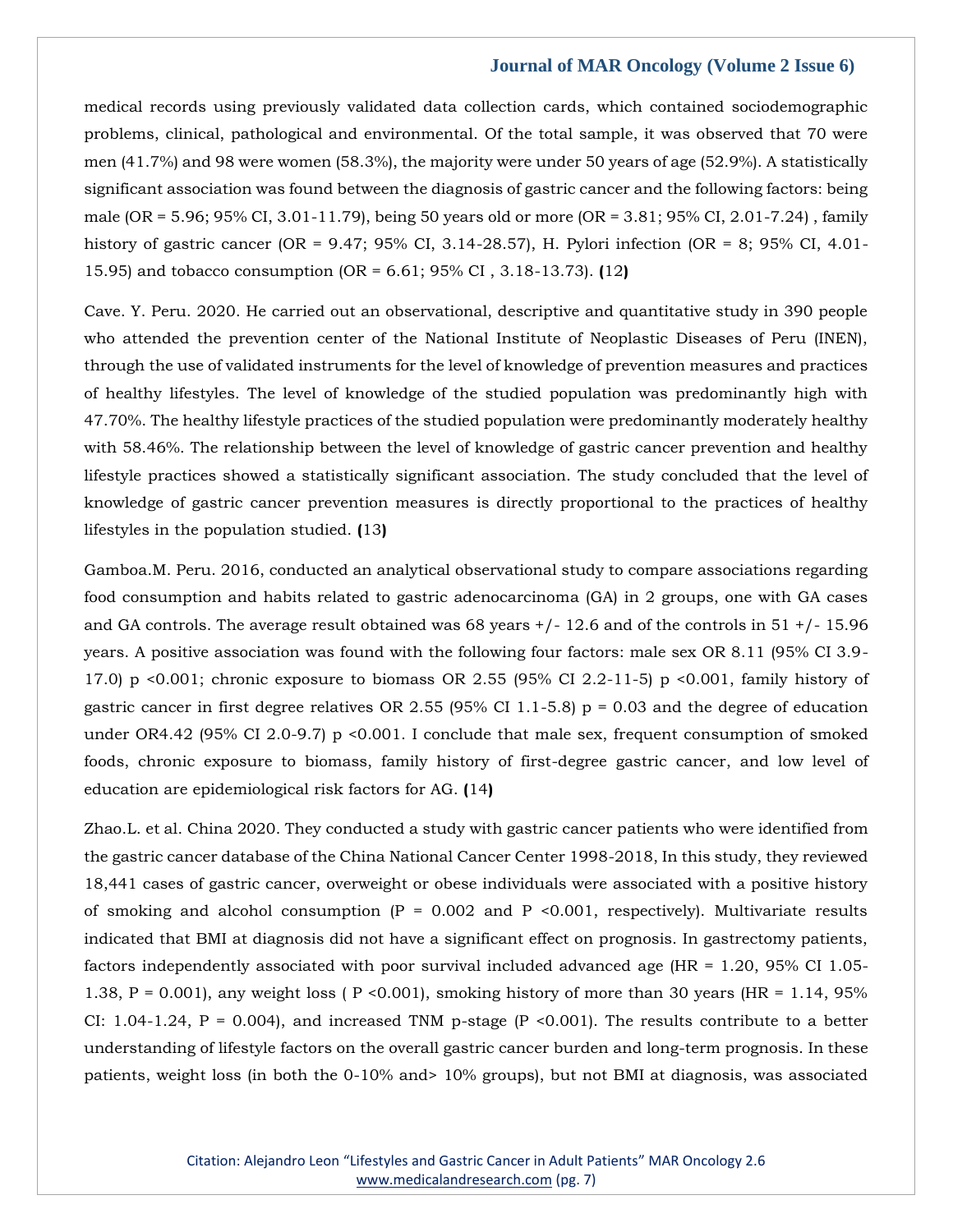with survival outcomes. Regarding other factors, a history of smoking for more than 30 years conferred a worse prognosis only in patients undergoing gastrectomy. **(**15**)**

Santa Cruz.R. et al. Brazil. 2019. They carried out a study between 2013 and 2015, where a total of 88 consecutive patients were enrolled and not related to a diagnosis of EOGC (Early-onset gastric cancer). Where most of the tumors were diffuse (74%) and poorly differentiated (80%). In total, 4 new missense variants of uncertain significance (VUS) were identified: c.313T> A, c.387G> T, c.1676G> A, and c.1806C> A. MLPA results revealed no rearrangements and CDH1 transcription analysis for variants of interest was inconclusive. Patients with EOGC had a higher intake of red meat (OR: 2.6, 95% CI: 1.4- 4.9) and processed (OR: 3.1, 95% CI: 1.6-6 , 0) and higher fruit consumption (OR: 0.4, 95% CI: 0.3 – 0.7). **(**16**)**

Cordova. M.P. Peru 2020. I carry out a study that was descriptive, correlational, prospective and crosssectional, the objective of which was to determine the relationship between lifestyles and cancer The main results were: The highest percentage corresponds to the female sex, aged between 31 and 50 years, with complete primary and secondary, housewives, from Cajamarca. More than half of the users have unhealthy lifestyles and more than third healthy lifestyles. . When applying the Chi-square test and the Odds Ratio (OR), it was determined that there is no statistically significant relationship between lifestyles and cancer (p = 0.066) (OR =  $1.7595\%$  CI = 0.959 - 3.196). Therefore, the null hypothesis is accepted. **(**17**)**

Roco.A. et al. Chili. 2018. Among the risk factors for the development of cancer are smoking and alcohol consumption. In Chile, 33.6% of the population smokes and 21.2% of young people. Alcohol consumption in the Chilean population is 74.5% and in young people 12.2%. The objective of this review is to analyze the state of the art of relationship between pharmacogenetics, tobacco and alcohol as risk factors for the development of cancer. The results suggest that the presence of polymorphisms that alter the function of biotransformation enzymes phase I (CYP1A1, CYP1E1) and phase II (GST), as well as polymorphisms in DNA repair enzymes (ERCC1 / ERCC2), increase the risk of induced cancer. for the smoking and alcoholic habit. This association is important if we consider that in the Chilean population the habit of smoking and drinking alcohol is highly prevalent. **(**18**)**

|               | <b>DeCS</b>     | MeSH                  |
|---------------|-----------------|-----------------------|
| Participantes | Pacientes       | Pacientes             |
| Exposición    | Estilos De Vida | <b>Estilo De Vida</b> |
| Outcome       | Cancer Gastrico | Neoplasias Gástricas  |

The designs and results of the studies are found in Tables 4 and 5.

Table 1: systematic search. Key terms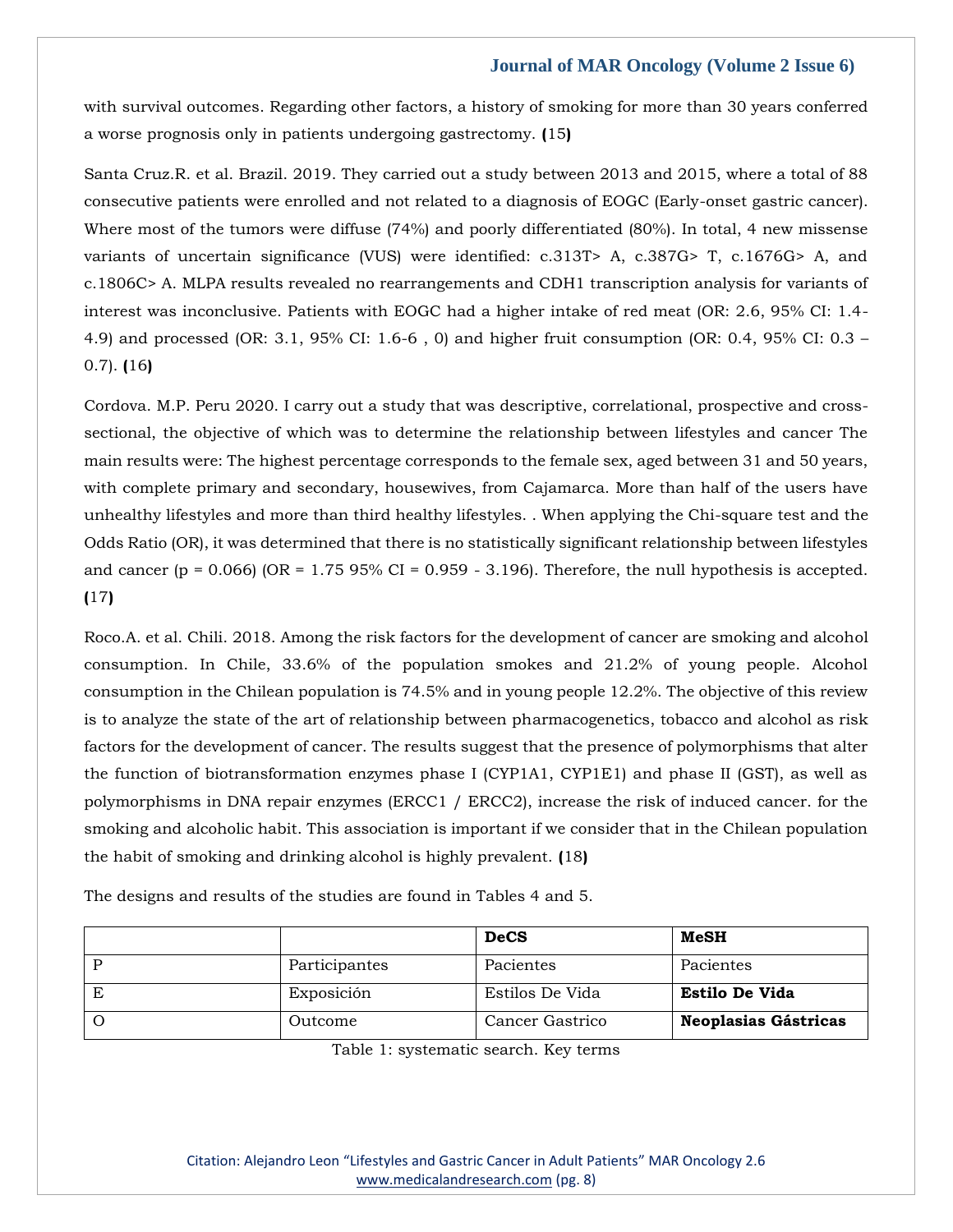|               |                   |                    | <b>MeSH</b>                | <b>Entry terms</b>               |
|---------------|-------------------|--------------------|----------------------------|----------------------------------|
|               |                   |                    |                            | Patient*[tiab]                   |
| $\mathbf{P}$  | Participant<br>es | Pacientes          | "Patients"[mh]             | Clients*[tiab]                   |
|               |                   |                    |                            | Client*[tiab]                    |
|               |                   |                    |                            | Life Styles*[tiab]               |
|               |                   |                    |                            | Lifestyle*[tiab]                 |
|               |                   |                    |                            | Lifestyles*[tiab]                |
| $\mathbf E$   | Exposición        | Estilo De Vida     | "Life Style"[mh]           | LifeStyle Induced Illness*[tiab] |
|               |                   |                    |                            | Lifestyle Factors*[tiab]         |
|               |                   |                    |                            | Factor, Lifestyle*[tiab]         |
|               |                   |                    |                            | Lifestyle Factor*[tiab]          |
|               |                   |                    |                            | Neoplasm, Stomach*[tiab]         |
|               |                   |                    | "Stomach<br>Neoplasms"[mh] | Stomach Neoplasm*[tiab]          |
|               |                   |                    |                            | Neoplasms, Stomach*[tiab]        |
|               |                   |                    |                            | Gastric Neoplasms*[tiab]         |
|               |                   | Cancer<br>Gastrico |                            | Gastric Neoplasm*[tiab]          |
|               |                   |                    |                            | Neoplasm, Gastric*[tiab]         |
|               |                   |                    |                            | Neoplasms, Gastric*[tiab]        |
| $\mathcal{O}$ | Outcome           |                    |                            | Cancer of Stomach*[tiab]         |
|               |                   |                    |                            | Stomach Cancers*[tiab]           |
|               |                   |                    |                            | Gastric Cancer*[tiab]            |
|               |                   |                    |                            | Cancer, Gastric*[tiab]           |
|               |                   |                    |                            | Cancers, Gastric*[tiab]          |
|               |                   |                    |                            | Gastric Cancers*[tiab]           |
|               |                   |                    |                            | Stomach Cancer*[tiab]            |
|               |                   |                    |                            |                                  |

Table 2: systematic search: assignment of labels to terms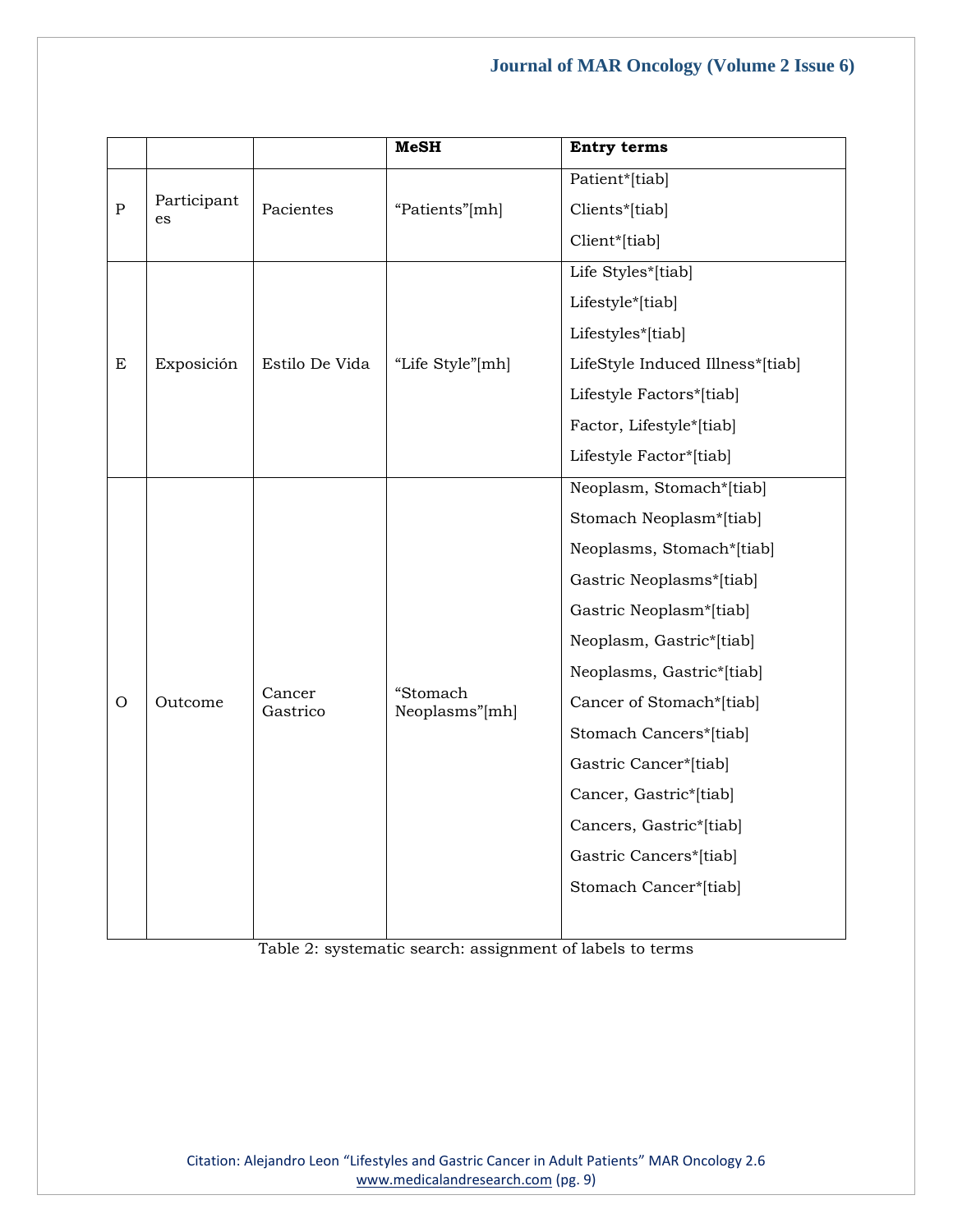|              |               | MeSH + entry terms                                                                                                                                                                                                                                                                                                                                                                                                                                                                                                                                                                                         |
|--------------|---------------|------------------------------------------------------------------------------------------------------------------------------------------------------------------------------------------------------------------------------------------------------------------------------------------------------------------------------------------------------------------------------------------------------------------------------------------------------------------------------------------------------------------------------------------------------------------------------------------------------------|
| $\mathbf{P}$ | Participantes | "Patients" [mh] OR Patient* [tiab]                                                                                                                                                                                                                                                                                                                                                                                                                                                                                                                                                                         |
| E            | Exposición    | "Life Style"[mh] OR Life Styles*[tiab] OR Lifestyle*[tiab] OR<br>Lifestyles*[tiab] OR Life Style Induced Illness*[tiab] OR Lifestyle<br>Factors*[tiab] OR Factor, Lifestyle*[tiab] OR Lifestyle Factor*[tiab]                                                                                                                                                                                                                                                                                                                                                                                              |
| $\Omega$     | Outcome       | "Stomach Neoplasms" [mh] OR Neoplasm, Stomach* [tiab] OR<br>Stomach Neoplasm*[tiab] OR Neoplasms, Stomach*[tiab] OR Gastric<br>Neoplasms*[tiab] OR Gastric Neoplasm*[tiab] OR Gastric<br>Neoplasm*[tiab] OR Neoplasm, Gastric*[tiab] OR Neoplasms,<br>Gastric*[tiab] OR Cancer of Stomach*[tiab] OR Stomach<br>Cancers*[tiab] OR Gastric Cancer*[tiab] OR Cancer, Gastric*[tiab] OR<br>Cancers, Gastric*[tiab] OR Gastric Cancers*[tiab] OR Stomach<br>Cancer*[tiab] OR Cancer, Stomach*[tiab] OR Cancers, Stomach*[tiab]<br>OR Cancer of the Stomach*[tiab] OR Gastric Cancer, Familial<br>Diffuse*[tiab] |

Table 3: systematic search. Label assignment to terms

| Article name                                                                                                                                     | Author / year<br>of publication | Origin        | Popul<br>ation | <b>Results</b>                                                                                                                                                                                                                                                                                                                                                                                                                                                                                                                                                                                                                                                                             |
|--------------------------------------------------------------------------------------------------------------------------------------------------|---------------------------------|---------------|----------------|--------------------------------------------------------------------------------------------------------------------------------------------------------------------------------------------------------------------------------------------------------------------------------------------------------------------------------------------------------------------------------------------------------------------------------------------------------------------------------------------------------------------------------------------------------------------------------------------------------------------------------------------------------------------------------------------|
| Case studies and control                                                                                                                         |                                 |               |                |                                                                                                                                                                                                                                                                                                                                                                                                                                                                                                                                                                                                                                                                                            |
| <b>Risk Factors of</b><br><b>Gastric Cancer in</b><br><b>High-Risk Region</b><br>of China: A<br><b>Population-Based</b><br>Case-control<br>Study | Ping.C<br>et<br>al./2019        | China         | 523            | Compared with those who drink green tea<br>regularly, patients who did not have this<br>dietary habit had a risk of GC almost 3 times<br>higher (adjusted $OR = 2.91$ , 95% CI: 1.38-<br>6.13). Other dietary habits, including eating<br>hard foods, skipping breakfast, consuming<br>pickled vegetables 30 years ago, overeating,<br>were associated with an increased risk of<br>GC. In addition, patients with a low<br>socioeconomic level and who consumed<br>pickled vegetables 30 years ago had a 6<br>times higher risk of GC compared to those<br>with a high socioeconomic level, but did not<br>consume pickled vegetables 30 years ago<br>$(OR = 6, 11, 95\% CI: 3.87-9.66).$ |
| Gastric cancer<br>and associated<br>factors in<br>hospitalized<br>patients                                                                       | Galvao A.I et<br>al./2015       | <b>Brazil</b> | 33             | It was found that 42.4% were not screened<br>for H. pylori, $48.5\%$<br>had<br>a genetic<br>predisposition, 75.8% were<br>sedentary.<br>60.6% were smokers and ex-smokers, 51,<br>5% were addicted to alcohol and 36.4% were<br>overweight.<br>There<br>frequent<br>was<br>consumption of salty foods, fried foods, low<br>fruit intake, foods containing nitrates /<br>nitrites, as<br>well<br>inadequate<br>food<br>as<br>preservation.                                                                                                                                                                                                                                                  |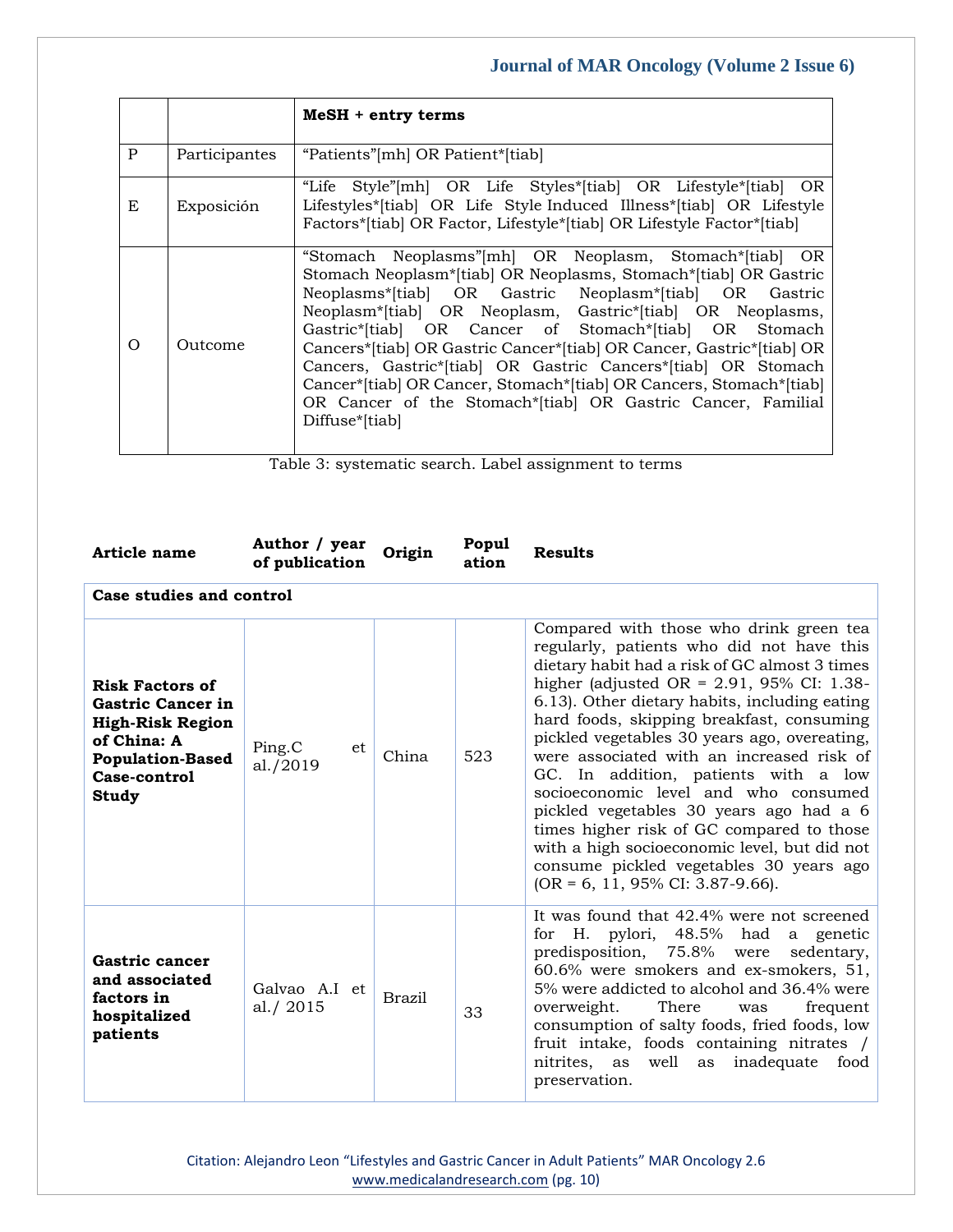| <b>Dietary Risk</b><br><b>Factors</b><br><b>Associated with</b><br>Development of<br><b>Gastric Cancer in</b><br>Nepal: A<br><b>Hospital-Based</b><br><b>Case-Control</b><br><b>Study</b> | Sumil.K.S<br>et<br>al./2020       | Nepal   | 237  | In the adjusted multivariate conditional<br>logistic regression model, an increased risk<br>of gastric cancer was more likely among<br>respondents who had a high consumption of<br>processed meat (AOR = 3.99, 95% CI: 0.90-<br>17.66), preferences high fat / oil (AOR =<br>4.64, 95% CI: 1.56-13.72) and high salt<br>preferences (AOR = $4.18$ , 95% CI: 1.30-<br>13.44). In contrast, it was observed that<br>respondents who consumed higher amounts<br>of fruits (AOR = $0.21$ , 95% CI: 0.07-0.65)<br>were less likely to have gastric cancer.                                                                                                                                                                                                                                                                                                                 |
|-------------------------------------------------------------------------------------------------------------------------------------------------------------------------------------------|-----------------------------------|---------|------|------------------------------------------------------------------------------------------------------------------------------------------------------------------------------------------------------------------------------------------------------------------------------------------------------------------------------------------------------------------------------------------------------------------------------------------------------------------------------------------------------------------------------------------------------------------------------------------------------------------------------------------------------------------------------------------------------------------------------------------------------------------------------------------------------------------------------------------------------------------------|
| <b>Effect of dietary</b><br>vitamin C on<br>gastric cancer<br>risk in the<br>Korean<br>population                                                                                         | Hoang.BV<br>et<br>al. $/2016$     | Korea   | 1234 | In analyzes adjusted for first-degree family<br>history of gastric cancer, level of education,<br>work, family income, smoking, and regular<br>association<br>exercise,<br>an<br>inverse<br>was<br>observed between vitamin C intake and the<br>risk of gastric cancer for the elderly $( \geq 120)$ ,<br>$67 \text{ mg}$ / d) versus the lowest intake category<br>(<80.14 mg / d) [OR (95% CI): 0.64 (0.46-<br>0.88)], with a significant trend in the three<br>intake categories ( $P = 0.007$ ). Foods that<br>provide vitamin C, including cabbage [0.45<br>$(0.32-0.63)$ , 0.50 $(0.34-0.75)$ , 0.45 $(0.25-0.32)$<br>0.81)], strawberries [0.56 (0.40-0.78), 0.49<br>$(0.32-0.74)$ , $0.52$ $(0.29 -0.93)$ ] and bananas<br>$[0.40 \ (0, 29-0.57), 0.41 \ (0.27-0.62), 0.34]$<br>$(0.19-0.63)$ , were protective factors against<br>the risk of gastric cancer. |
| Injerencia de los<br>tipos y hábitos<br>de alimentación<br>en pacientes con<br><b>Cáncer Gástrico</b>                                                                                     | Vera<br>Lopez<br>.EF. / 2018      | Ecuador | 191  | As a result of the sample, 77 were men 55%<br>and 64 were women (45%). With a significant<br>association, 55% presented with a diagnosis<br>of Cancer and non-cancer pathologies. The<br>various foods rich in carcinogens that are<br>eaten by patients with or without a family<br>history of cancer greatly increase the risk of<br>developing gastric cancer.                                                                                                                                                                                                                                                                                                                                                                                                                                                                                                      |
| Dietary and<br><b>Lifestyle Factors</b><br><b>Associated with</b><br>Gastric and<br>Pancreatic<br><b>Cancers: A Case-</b><br><b>Control Study</b>                                         | Narmeen<br>A.A.et<br>al.<br>/2021 | Jordan  | 587  | It was shown that patients with GC and PC<br>had higher pre-diagnosis body mass indices,<br>a higher proportion smoked and had a family<br>history of cancer than controls. Also, the<br>consumption of two snacks [odds ratios (OR)<br>$= 0.44$ , 95% confidence intervals (CI): 0.23-<br>0.85 three snacks (OR = $0.04$ , 95% CI: 0.01<br>$-0.23$ ) and no food eaten outside (OR = 0.31,<br>95% CI: 0.09 - 0.99) showed a protective<br>effect against GC, and the consumption of<br>three snacks (OR = $0.08$ , 95% CI: 0.02 -<br>0.40) significantly reduced the risk of PC.<br>These results suggest that body weight,<br>physical activity, smoking, and family<br>history of cancer are among the factors that                                                                                                                                                 |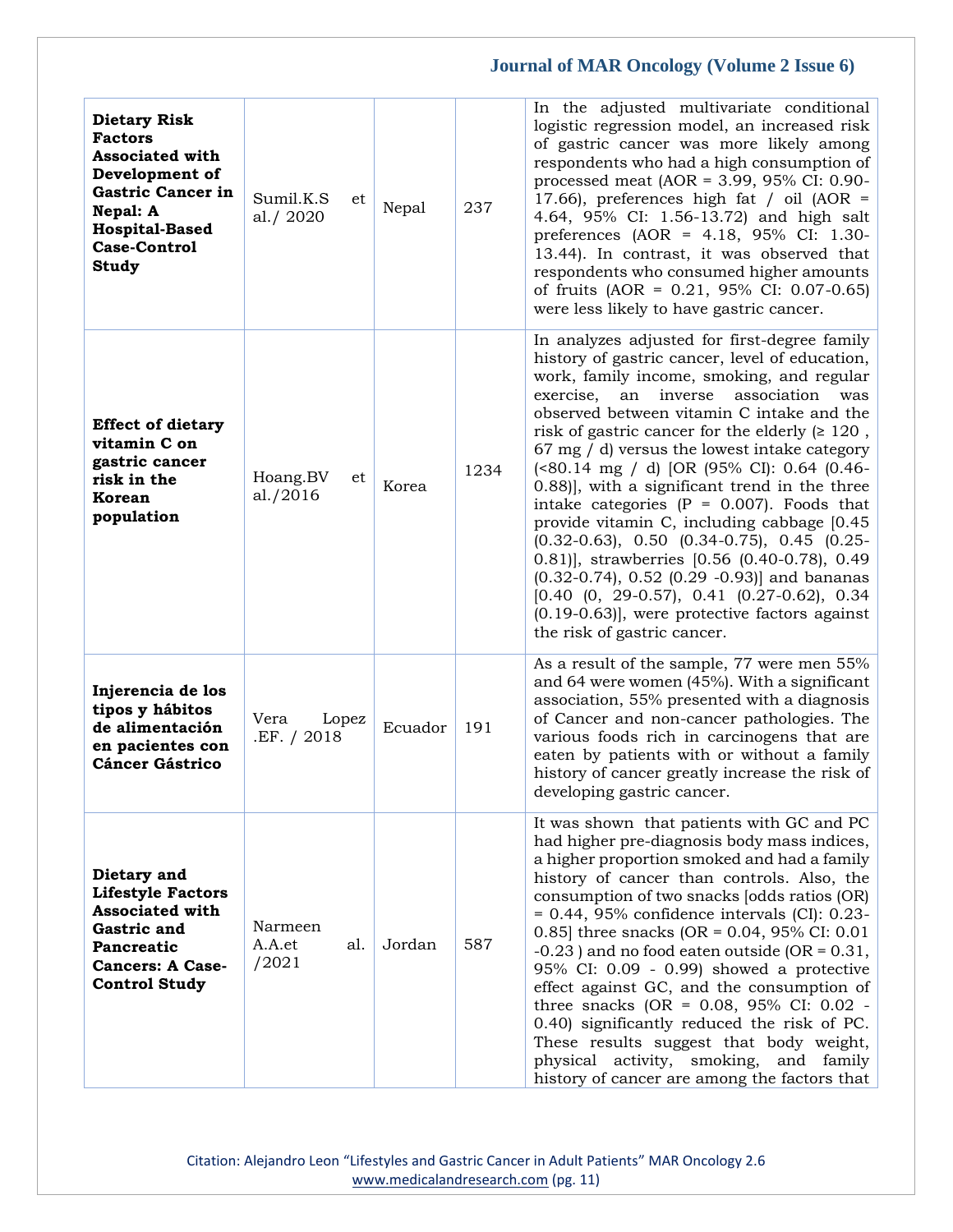|                                                                                                                                                                                                         |                                   |       |        | affect the risk of GC and PC among<br>Jordanians.                                                                                                                                                                                                                                                                                                                                                                                                                                                                                                |
|---------------------------------------------------------------------------------------------------------------------------------------------------------------------------------------------------------|-----------------------------------|-------|--------|--------------------------------------------------------------------------------------------------------------------------------------------------------------------------------------------------------------------------------------------------------------------------------------------------------------------------------------------------------------------------------------------------------------------------------------------------------------------------------------------------------------------------------------------------|
| <b>Factores</b> de<br>riesgo asociados<br>al cáncer gástrico<br>en pacientes<br>atendidos en el<br>consultorio<br>externo del<br>servicio de<br>gastroenterología<br>del HNHU<br>durante el año<br>2014 | Rondán<br>Guerrero.<br>F.R./ 2016 | Peru  | 84     | A statistically significant association was<br>found between the diagnosis of gastric<br>cancer and the following factors: being male<br>(OR = 5.96; 95% CI, 3.01-11.79), being 50<br>years old or more (OR = $3.81;95\%$ CI, 2.01-<br>7.24), family history of gastric cancer (OR $=$<br>9.47; 95% CI, 3.14-28.57), H. Pylori infection<br>(OR = 8; 95% CI, 4.01-15.95) and tobacco<br>consumption (OR = $6.61; 95\%$ CI, 3.18-<br>$13.73$ ).                                                                                                   |
| <b>ESTUDIOS COHORTE</b>                                                                                                                                                                                 |                                   |       |        |                                                                                                                                                                                                                                                                                                                                                                                                                                                                                                                                                  |
| <b>Alcohol</b><br><b>Consumption and</b><br><b>Risk of Gastric</b><br>The<br>Cancer:<br>Japan<br>Collaborative<br><b>Cohort Study</b>                                                                   | Li.Y.et<br>al.<br>2021            | Japan | 54.682 | Alcohol consumption was associated with an<br>increased risk of gastric cancer among men<br>(HR in former drinkers and current alcohol<br>consumption of <23 g, 23– <46 g, 46– <69 g<br>and $\geq 69$ g / d categories versus never<br>drinkers were 1.82, 95% CI, 1.38-2.42, 1.41,<br>95% CI, 1.10-1.80, 1.47, 95% CI, 1.17-1,<br>85, 1.88; 95% CI, 1.48-2.38 and 1.85; 95%<br>CI, 1.35-2.53, respectively, and that for an<br>increase of 10 g in the consumption of<br>alcohol after excluding former drinkers was<br>1.07, 95% CI 1.04-1.10) |
| <b>OBSERVATIONAL STUDIES</b>                                                                                                                                                                            |                                   |       |        |                                                                                                                                                                                                                                                                                                                                                                                                                                                                                                                                                  |
| Demographic and<br>lifestyle<br>factors<br>and<br>survival<br>patients<br>among<br>with esophageal<br>and<br>gastric<br>The<br>cancer:<br><b>Biobank</b><br>Japan<br>Project                            | Okada.E.et al.<br>/2017           | Japan | 213    | Among gastric cancer patients, the risk of<br>mortality was<br>higher in underweight<br>patients than in normal weight patients<br>(multivariate HR = 1.66, 95% CI: 1.34, 2.05).<br>Compared with gastric cancer patients<br>without physical exercise habit, those who<br>exercised $\geq$ 3 times / week had a lower risk<br>of mortality (multivariate HR = $0.75$ , 95% CI<br>$= 0.61, 0.93$ . However, the lack of stage in<br>many cases was a limitation.                                                                                 |
| Estilos de vida<br>saludable y nivel<br>de conocimiento<br>de prevención del<br>cáncer<br>gástrico<br>instituto<br>nacional<br>de<br>enfermedades<br>neoplásicas 2016                                   | Y./<br>Cueva.<br>2020             | Peru  | 390    | The level of knowledge of the studied<br>population was predominantly high with<br>47.70%. The healthy lifestyle practices of the<br>studied population were predominantly<br>moderately healthy with 58.46%. The<br>relationship between the level of knowledge<br>of gastric cancer prevention and healthy<br>lifestyle practices showed a statistically<br>significant association.                                                                                                                                                           |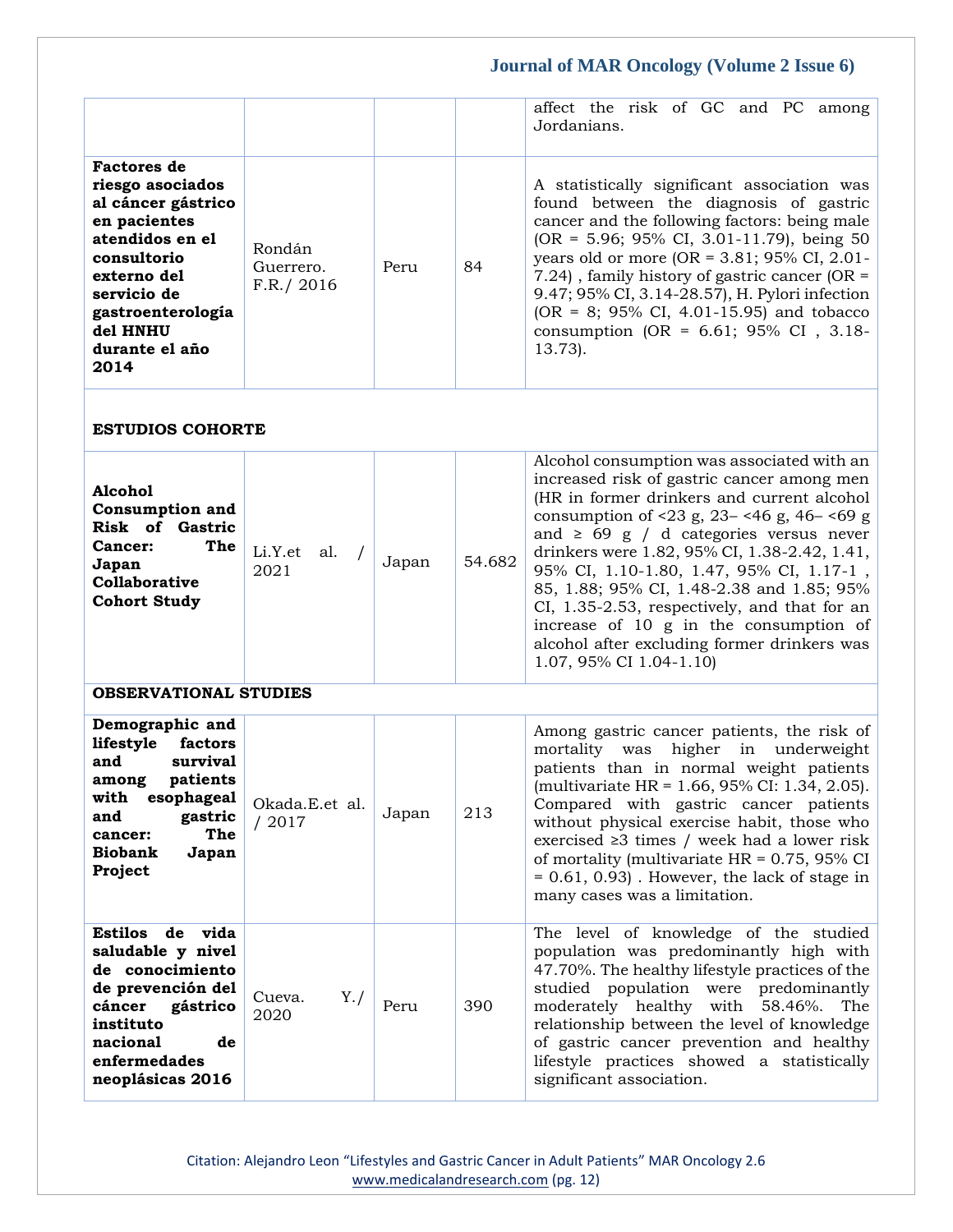| <b>Factores</b><br>de<br>riesgo<br>epidemiológicos<br>para<br>adenocarcinoma<br>gástrico<br>en<br>Trujillo, Perú                                                                                                  | Gamboa.M./<br>2016               | Peru   | 158   | Male sex, frequent consumption of smoked<br>foods, chronic exposure to biomass, family<br>history of first-degree gastric cancer, and low<br>level of education are epidemiological risk<br>factors for gastric adenocarcinoma                                                                                                                                                                                                                                                                                                                                                                                                                                                                   |
|-------------------------------------------------------------------------------------------------------------------------------------------------------------------------------------------------------------------|----------------------------------|--------|-------|--------------------------------------------------------------------------------------------------------------------------------------------------------------------------------------------------------------------------------------------------------------------------------------------------------------------------------------------------------------------------------------------------------------------------------------------------------------------------------------------------------------------------------------------------------------------------------------------------------------------------------------------------------------------------------------------------|
| Lifestyle factors<br>long-term<br>and<br>survival of gastric<br>cancer patients:<br>large<br>A<br>bidirectional<br>cohort<br>study<br>from China                                                                  | Zhao.L.et al. /<br>2020          | China  | 18441 | Results contribute to a better understanding<br>of lifestyle factors on overall gastric cancer<br>burden and long-term prognosis. In these<br>patients, weight loss (in both the 0-10%<br>and> 10% groups), but not BMI at diagnosis,<br>was associated with survival outcomes.<br>Regarding other factors, a smoking history<br>of more than 30 years conferred a worse<br>prognosis only in patients undergoing<br>gastrectomy. Great efforts are needed to<br>elucidate the mechanisms targeting the<br>complex effects of lifestyle factors.                                                                                                                                                 |
| of<br>Frequency<br>CDH1<br>germline<br>variants<br>and<br>of<br>contribution<br>dietary habits in<br>early age onset<br>gastric<br>cancer<br>patients in Brazil                                                   | Santa<br>Cruz.R.et al. /<br>2019 | Brazil | 88    | Patients with EOGC had a higher intake of<br>red meat (OR: 2.6, 95% CI: 1.4-4.9) and<br>processed (OR: 3.1, 95% CI: 1.6-6, 0) and<br>higher fruit consumption (OR: 0.4, 95% CI:<br>0.3 -0.7) compared to the eating habits of the<br>Brazilian population. Eating habits may be<br>associated with the development of EOGC.                                                                                                                                                                                                                                                                                                                                                                      |
| <b>TRANSVERSAL STUDY</b>                                                                                                                                                                                          |                                  |        |       |                                                                                                                                                                                                                                                                                                                                                                                                                                                                                                                                                                                                                                                                                                  |
| Estilos de vida y<br>cáncer<br>en<br>usuarios<br>atendidos en<br>e1<br>servicio<br>de<br>diagnóstico<br>precoz<br>у<br>prevención<br>de<br>cáncer<br>del<br>hospital regional<br>docente<br>de<br>Cajamarca, 2019 | Cordova.M.P./<br>2020            | Peru   | 245   | The highest percentage corresponds to the<br>female sex, aged between 31 to 50 years,<br>with complete primary and secondary<br>school, housewives, from Cajamarca. More<br>than half of the users have unhealthy<br>lifestyles and more than a third healthy<br>lifestyles. More than a quarter of users have<br>a positive cancer diagnosis and about three-<br>quarters a<br>negative diagnosis. When<br>applying the Chi-square test and the Odds<br>Ratio (OR), it was determined that there is<br>significant relationship<br>statistically<br>no<br>between lifestyles and cancer ( $p = 0.066$ ) (OR<br>$= 1.75$ 95% CI = 0.959 - 3.196). Therefore,<br>the null hypothesis is accepted. |
| Farmacogenética,<br>tabaco, alcohol y<br>su efecto sobre el<br>riesgo<br>de                                                                                                                                       | Roco.A. et al./<br>2018          | Chile  |       | The results suggest that the presence of<br>polymorphisms that alter the function of<br>biotransformation<br>enzymes<br>phase<br>Т.<br>(CYP1A1, CYP1E1) and phase II (GST), as<br>well as polymorphisms in DNA repair<br>enzymes (ERCC1 / ERCC2) increase the risk                                                                                                                                                                                                                                                                                                                                                                                                                               |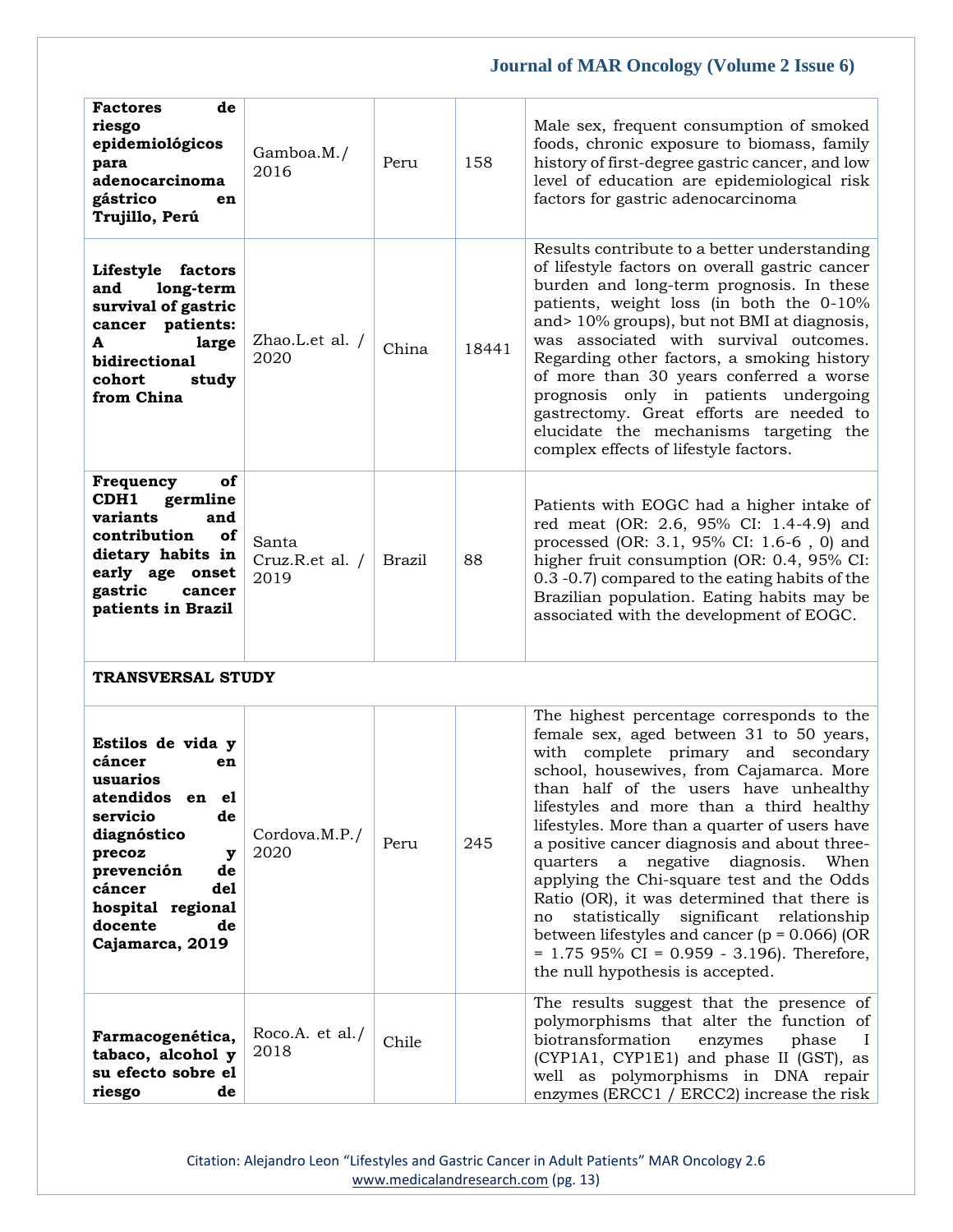| desarrollar<br>cáncer | of cancer induced by smoking and alcohol.<br>This association is important, if we consider<br>that in the Chilean population the habit of<br>smoking and drinking alcohol is highly |
|-----------------------|-------------------------------------------------------------------------------------------------------------------------------------------------------------------------------------|
|                       | prevalent.                                                                                                                                                                          |

Table 4: Titles, design and results of research work related to lifestyle and gastric cancer

| Title                                                                                                                                        | Importance                                                                                                                                                              | <b>Strengths</b>                                                                                                                                                                                                        | <b>Weaknesses</b>                                                  |
|----------------------------------------------------------------------------------------------------------------------------------------------|-------------------------------------------------------------------------------------------------------------------------------------------------------------------------|-------------------------------------------------------------------------------------------------------------------------------------------------------------------------------------------------------------------------|--------------------------------------------------------------------|
| Risk Factors of Gastric<br>High-Risk<br>Cancer<br>in<br>of China: A<br>Region<br>Population-Based Case-<br>control Study                     | Sociodemographic risk<br>factors<br>and<br>dietary<br>habits associated with<br>gastric<br>cancer<br>were<br>identified.                                                | The sample size was<br>adequate<br>allow<br>to<br>review of the study.                                                                                                                                                  | It doesn't include some<br>important<br>lifestyle<br>features.     |
| Gastric<br>cancer<br>and<br>associated factors<br>in<br>hospitalized patients                                                                | Low<br>socioeconomic<br>physical<br>status,<br>inactivity,<br>and<br>inappropriate<br>eating<br>habits were identified<br>as predominant factors<br>for gastric cancer. | The research provides<br>valuable information on<br>the topic of lifestyles.                                                                                                                                            | Additional research is<br>needed to validate the<br>findings.      |
| Risk<br>Factors<br>Dietary<br>Associated<br>with<br>Development of Gastric<br>Cancer in Nepal: A<br>Hospital-Based<br>Case-<br>Control Study | The research provided<br>important data on the<br>consumption of red and<br>processed foods.                                                                            | The<br>study<br>provided<br>insights<br>into<br>good<br>nutrition<br>education,<br>public awareness, and<br>changing lifestyles.                                                                                        | The<br>included<br>study<br>patients<br>with<br>pancreatic cancer. |
| Effect of dietary vitamin<br>C on gastric cancer risk<br>the<br>Korean<br>in<br>population                                                   | A protective effect of<br>vitamin C and foods<br>that provide vitamin C<br>against gastric cancer<br>was observed.                                                      | It values the importance<br>of<br>the<br>of<br>foods<br>containing vitamin C as<br>protective<br>agents<br>against the<br>risk<br>of<br>gastric cancer.                                                                 | It requires more studies<br>with significant sample<br>sizes.      |
| Injerencia de los tipos y<br>hábitos de alimentación<br>pacientes<br>en<br>con<br>Cáncer Gástrico                                            | Identified risk factors<br>associated with gastric<br>cancer.                                                                                                           | Encontró<br>los<br>que<br>alimentos<br>ricos<br>en<br>sustancias<br>cancerígenas que son<br>ingeridos por pacientes<br>con o sin antecedentes<br>familiares aumentan el<br>riesgo<br>de<br>presenta<br>cáncer gástrico. |                                                                    |
| Dietary<br>and Lifestyle<br>Factors Associated with<br>Gastric and Pancreatic                                                                | It<br>demonstrated<br>the<br>importance<br>of<br>body<br>weight,<br>physical                                                                                            | The size of the sample,<br>who<br>were<br>evaluated<br>through questionnaires                                                                                                                                           | The<br>included<br>study<br>patients<br>with<br>pancreatic cancer. |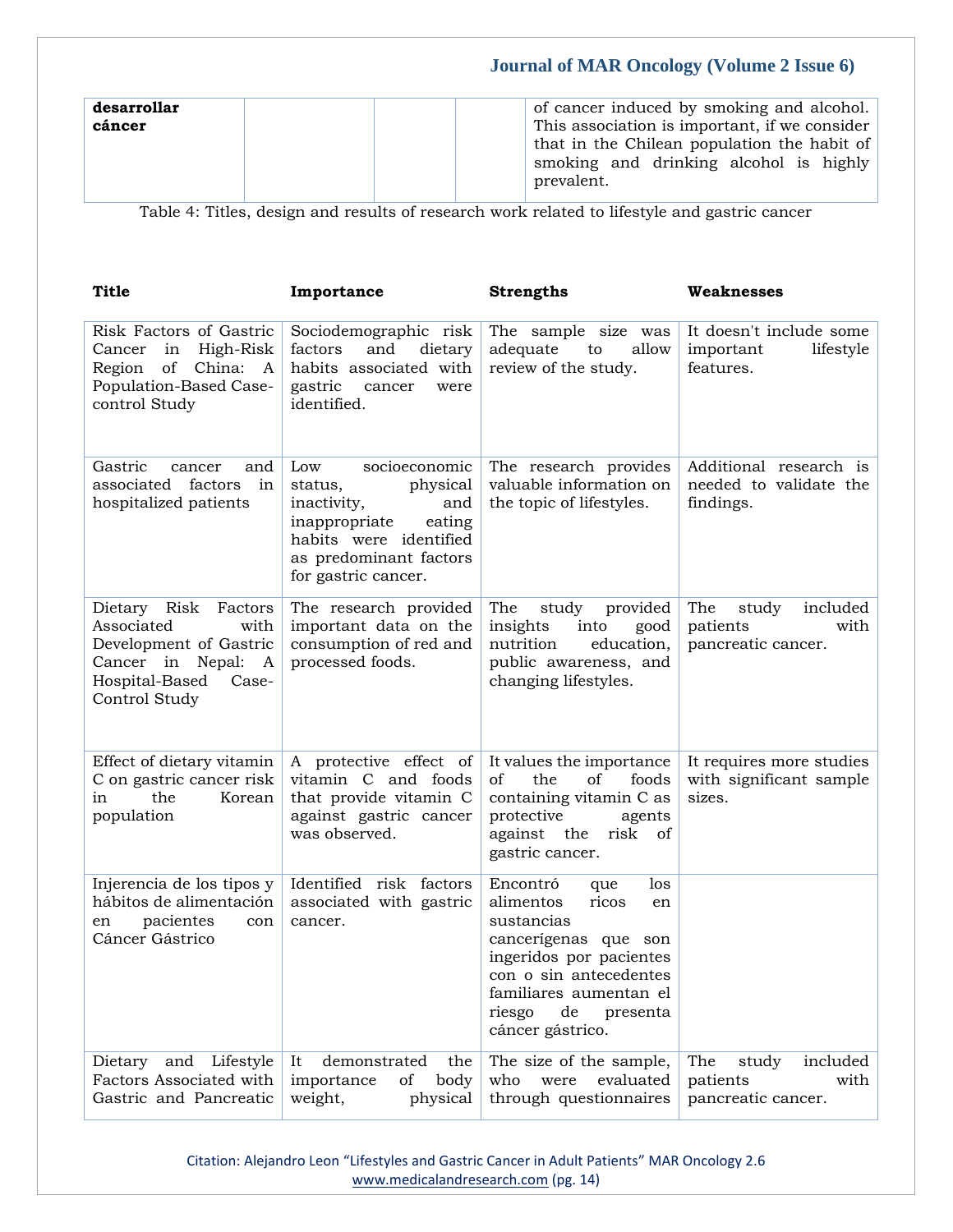| Case-<br>Cancers:<br>A<br>Control Study                                                                                                                                                                         | activity, smoking, and<br>family history as risk<br>factors<br>for<br>gastric<br>cancer.                                                                                                                | of<br>physical<br>and<br>personal activity based<br>on interviews                                                                                                                                        |                                                                                                                                      |
|-----------------------------------------------------------------------------------------------------------------------------------------------------------------------------------------------------------------|---------------------------------------------------------------------------------------------------------------------------------------------------------------------------------------------------------|----------------------------------------------------------------------------------------------------------------------------------------------------------------------------------------------------------|--------------------------------------------------------------------------------------------------------------------------------------|
| Factores<br>de<br>riesgo<br>al<br>asociados<br>cáncer<br>gástrico en pacientes<br>atendidos<br>en<br>el<br>consultorio externo del<br>servicio<br>de<br>gastroenterología<br>del<br>HNHU durante el año<br>2014 | Having a family history,<br>a previous infection<br>with H. Pylori,<br>and<br>smoking were found to<br>influence<br>the<br>development of gastric<br>cancer.                                            | A<br>statistically<br>significant relationship<br>between<br>found<br>was<br>cancer diagnosis and<br>tobacco use.                                                                                        | The<br>data<br>collection<br>sheet did not include<br>eating habits,<br>alcohol<br>consumption.                                      |
| Alcohol<br>Consumption<br>and Risk of<br>Gastric<br>Cancer:<br>The<br>Japan<br>Collaborative<br>Cohort<br>Study                                                                                                 | association<br>The<br>of<br>alcohol<br>consumption<br>with gastric cancer was<br>identified.                                                                                                            | It found that alcohol<br>consumption<br><sub>1s</sub><br>associated<br>with<br>an<br>increased risk of gastric<br>cancer among Japanese<br>men, regardless of the<br>anatomical subsite of<br>the cancer | The magnitude of the<br>association<br>could<br>be<br>affected<br>due<br>the<br>to<br>characteristics<br>of<br>the<br>control group. |
| Demographic<br>and<br>lifestyle<br>factors<br>and<br>survival among patients<br>with esophageal<br>and<br>The<br>gastric<br>cancer:<br>Biobank Japan Project                                                    | It<br>possible<br>was<br>to<br>determine<br>the<br>importance of alcohol<br>as a poor prognosis in<br>with gastric<br>patients<br>well<br>cancer,<br>as<br>as<br>who<br>patients<br>are<br>underweight. | He<br>described<br>the<br>distribution<br>of<br>demographic<br>and<br>lifestyle<br>in<br>factors<br>patients with stomach<br>cancer.                                                                     | The<br>sample<br>size<br>includes patients with<br>esophageal cancer.                                                                |
| Estilos<br>de<br>vida<br>y nivel de<br>saludable<br>conocimiento<br>de<br>prevención del cáncer<br>gástrico<br>instituto<br>nacional<br>de<br>enfermedades<br>neoplásicas 2016                                  | $\mathbf{I}$<br>determine<br>the<br>relationship<br>between<br>healthy lifestyles<br>and<br>gastric cancer.                                                                                             | I value the level<br>of<br>knowledge of patients<br>about prevention and<br>healthy style practices.                                                                                                     | The<br>the<br>answers<br>to<br>questions posed in the<br>closed,<br>surveys<br>are<br>which<br>limits<br>the<br>analysis.            |
| Factores<br>de<br>riesgo<br>epidemiológicos<br>para<br>adenocarcinoma<br>gástrico<br>Trujillo,<br>en<br>Perú                                                                                                    | He<br>compared<br>associations<br>regarding<br>food consumption and<br>habits related to gastric<br>adenoma.                                                                                            | I identify that the idea<br>and<br>consumption<br>οf<br>tobacco<br>determine<br>a<br>large number of cases of<br>gastric cancer.                                                                         | Not<br>included in<br>the<br>sample                                                                                                  |
| Lifestyle<br>factors<br>and<br>long-term survival<br>οf<br>gastric cancer patients:<br>large<br>bidirectional<br>A<br>cohort<br>study<br>from<br>China                                                          | Body mass index (BMI),<br>alcohol<br>consumption<br>and<br>smoking<br>were<br>assessed as agents that<br>contribute<br>the<br>to<br>development of gastric<br>cancer.                                   | Important points such<br>as smoking and alcohol<br>consumption<br>were<br>evaluated.                                                                                                                     | Patients<br>with<br>low<br>socioeconomic status.                                                                                     |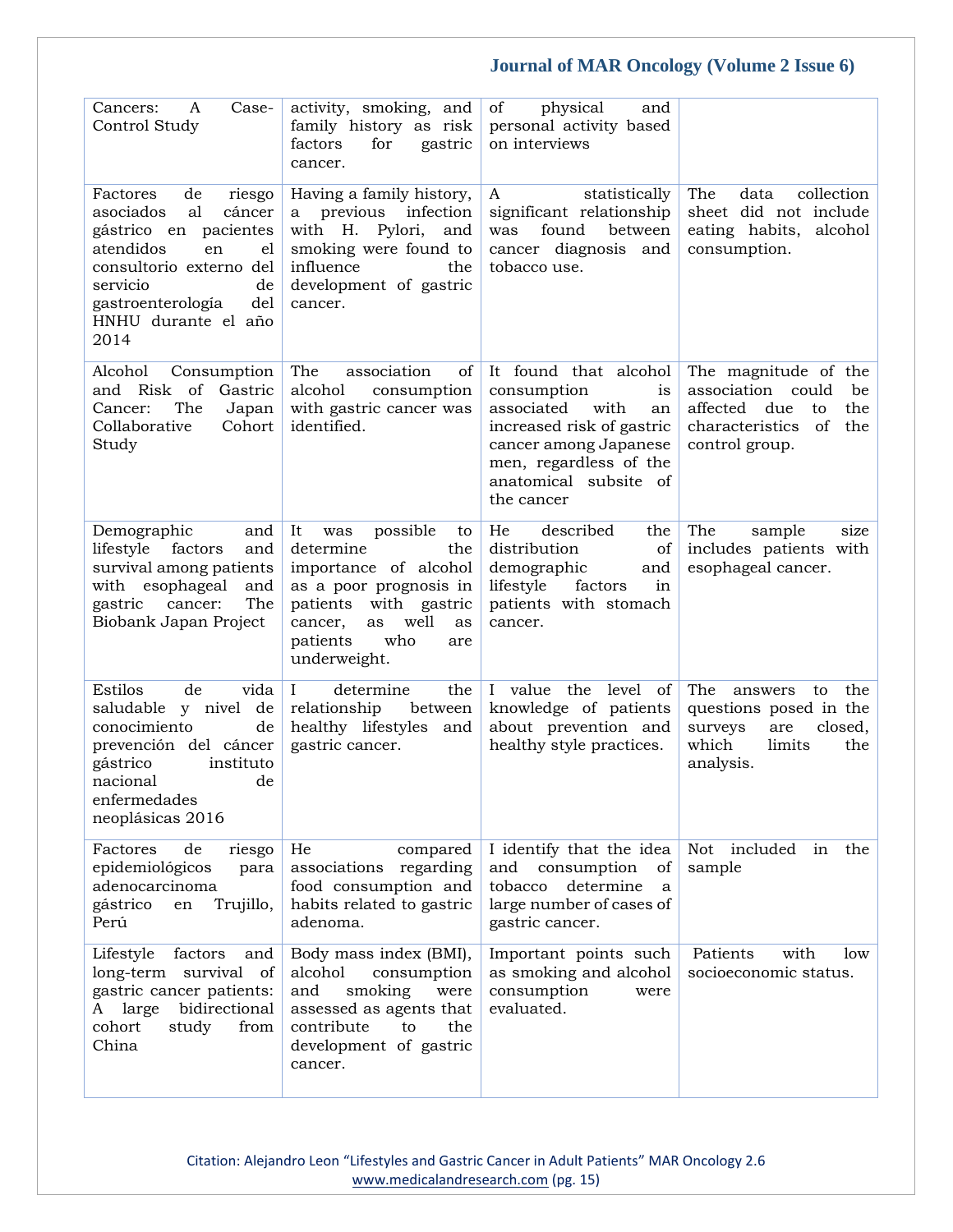| CDH <sub>1</sub><br>of<br>Frequency<br>germline variants and<br>contribution of dietary<br>habits in early age onset<br>gastric cancer patients<br>in Brazil                                 | Diet<br>habits<br>and<br>lifestyles were assessed<br>in patients with early-<br>onset gastric cancer.    | The sample size a total<br>of 88 in patients taking<br>into account those not<br>related to the diagnosis<br>of gastric cancer of early<br>onset. | The sample size was<br>18,441, an amount that<br>would<br>allow<br>not<br>adequate monitoring.                              |
|----------------------------------------------------------------------------------------------------------------------------------------------------------------------------------------------|----------------------------------------------------------------------------------------------------------|---------------------------------------------------------------------------------------------------------------------------------------------------|-----------------------------------------------------------------------------------------------------------------------------|
| Estilos de vida y cáncer<br>en usuarios atendidos<br>de<br>el<br>servicio<br>en<br>diagnóstico precoz y<br>prevención de cáncer<br>hospital regional<br>del<br>docente de Cajamarca,<br>2019 | The<br>relationship<br>of<br>lifestyles<br>in<br>the<br>development of gastric<br>cancer was identified. | More than half of the<br>users have unhealthy<br>lifestyles and more than<br>third<br>healthy<br>a<br>lifestyles.                                 | It does not include some<br>data on lifestyles such<br>as cigarette smoking by<br>conducting<br>further<br>studies on CDH1. |
| Farmacogenética,<br>tabaco, alcohol y<br>su<br>efecto sobre el riesgo de<br>desarrollar cáncer                                                                                               | Analyze the relationship<br>between tobacco and<br>alcohol as risk factors<br>for cancer.                | Appreciate<br>the<br>importance of smoking<br>and drinking alcohol.                                                                               | They did not include the<br>type of research study.                                                                         |

Table 5: Importance, strengths and weaknesses of jobs related to lifestyles and gastric cancer.

### **Discussion**

Through this systematic review, it was observed that there is a relationship between lifestyle and gastric cancer, which has been evidenced by different authors. **(**2,5,6,8,10,15**)**

Case-control, cohort, cross-sectional studies, as well as descriptive studies, can be reviewed.

Within the case and control studies, it was observed in the work by Galvao AI. et al. in Brazil, that low socioeconomic status, physical inactivity, and inadequate eating habits were predominant factors for gastric cancer in the group analyzed. **(**3**)**

Likewise, a greater risk of gastric cancer was found with the frequent consumption of red meat, processed meats, high preferences for salt, fats/oil and seasonings due to the oxidative process that these products generate, generating free radicals and participating in the genesis of cancer. On the other hand, the regular consumption of fruits had a protective effect against gastric cancer, possibly due to the antioxidants, vitamins and minerals that it offers us. **(**5**)**

In cohort studies, it was observed that alcohol consumption is associated with an increased risk of gastric cancer among Japanese men, regardless of the anatomical subsite of cancer, in which the different races and their relationship with gastric cancer should be studied in-depth, as well as, the types of beverages and their harmful effects. **(**4**)**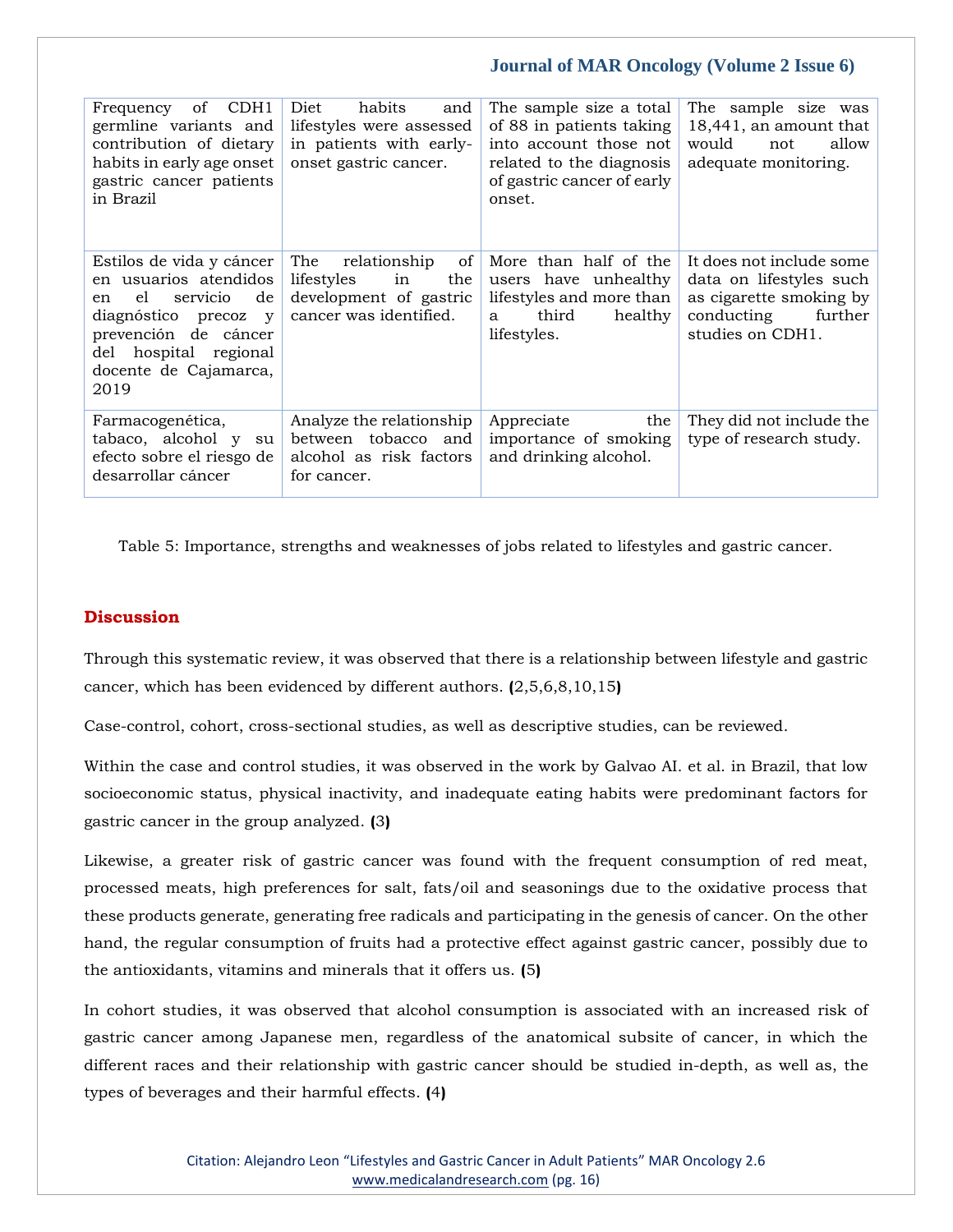Similarly, in a case-control study, it was observed that body weight, physical activity, smoking, and family history of cancer are among the risk factors for Gastric Cancer.6 In the case of nicotine exerts a mitogenic effect by activating the extracellular signal-regulated protein kinase (ERK) cascade; induces cyclooxygenase2 (COX-2), acting as a marker of inflammation in tumor tissue and promoting vascular endothelial growth factor (VEGF). **(**19)

To the protective effects of vitamin C in the diet and foods containing vitamin C on the risk of gastric cancer, a protective effect was observed, but more studies are required, as it is one of the most common antioxidants found in fruits and vegetables, vitamin C can have a chemopreventive effect. Vitamin C protects cells from oxidative DNA damage, thus blocking carcinogenesis. **(**7,20**)** In analyzes of consumption of foods that contribute vitamin C, some findings are consistent with a meta-analysis of prospective cohort studies that reported an association inverse between fruit intake and gastric cancer incidence [RR (95% CI): 0.82 (0.73-0.93)] which was stronger for follow-up periods of  $\geq 10$  years [0.66 (0.52-0.83)]. **(**20.21**)**

### **Conclusion**

The available evidence supports the relationship between lifestyles and gastric cancer, with the consumption of tobacco, alcohol, the low consumption of vegetables and fruits, and the intake of processed foods being the main risk factors.

It is recommended to adopt preventive measures such as lifestyle changes and improve the level of information in our population as the main steps to start with the reduction of indicators of gastric cancer incidence.

Therefore, it is necessary to delve into research topics related to the subject and more analytical prospective studies are needed to analyze other possible factors in the development of gastric neoplasia.

### **References**

1. [Cebrián A, de la Concha G, Fernández-Urién I.](https://www.google.com/search?q=%E2%80%9CC%C3%A1ncer+g%C3%A1strico.+Med+-+Programa+Form+M%C3%A9dica+Contin+Acreditado&sxsrf=AOaemvKMpj_4I5d4-joVpp1RGJ8C1Wh_ug%3A1637908768882&ei=IIGgYd2mNc3bz7sPhIOmqAQ&ved=0ahUKEwjdtt_StbX0AhXN7XMBHYSBCUUQ4dUDCA4&uact=5&oq=%E2%80%9CC%C3%A1ncer+g%C3%A1strico.+Med+-+Programa+Form+M%C3%A9dica+Contin+Acreditado&gs_lcp=Cgdnd3Mtd2l6EAMyBwgjEOoCECcyBwgjEOoCECcyBwgjEOoCECcyBwgjEOoCECcyBwgjEOoCECcyBwgjEOoCECcyBwgjEOoCECcyBwgjEOoCECcyBwgjEOoCECcyBwgjEOoCECdKBAhBGABQ9QRY9QRgiAdoAXAAeACAAQCIAQCSAQCYAQCgAQGgAQKwAQrAAQE&sclient=gws-wiz) "Cáncer gástrico. Med - Programa Form Médica Contin Acreditado"[. febrero de 2016;12\(3\):118-27.](https://www.google.com/search?q=%E2%80%9CC%C3%A1ncer+g%C3%A1strico.+Med+-+Programa+Form+M%C3%A9dica+Contin+Acreditado&sxsrf=AOaemvKMpj_4I5d4-joVpp1RGJ8C1Wh_ug%3A1637908768882&ei=IIGgYd2mNc3bz7sPhIOmqAQ&ved=0ahUKEwjdtt_StbX0AhXN7XMBHYSBCUUQ4dUDCA4&uact=5&oq=%E2%80%9CC%C3%A1ncer+g%C3%A1strico.+Med+-+Programa+Form+M%C3%A9dica+Contin+Acreditado&gs_lcp=Cgdnd3Mtd2l6EAMyBwgjEOoCECcyBwgjEOoCECcyBwgjEOoCECcyBwgjEOoCECcyBwgjEOoCECcyBwgjEOoCECcyBwgjEOoCECcyBwgjEOoCECcyBwgjEOoCECcyBwgjEOoCECdKBAhBGABQ9QRY9QRgiAdoAXAAeACAAQCIAQCSAQCYAQCgAQGgAQKwAQrAAQE&sclient=gws-wiz)

2. [Chen P, Lin Y, Zheng K, Liu B, Wu C, Yan W, et al.](https://www.google.com/search?q=Risk+Factors+of+Gastric+Cancer+in+High-Risk+Region+of+China%3A+A+Population-Based+Case-control+Study&sxsrf=AOaemvKUCxmjG6xc9Z6V5QB9w4pR1zFSoA%3A1637908751020&ei=D4GgYbdYwdfPuw-6wpnQBA&ved=0ahUKEwj3m53KtbX0AhXB63MBHTphBkoQ4dUDCA4&uact=5&oq=Risk+Factors+of+Gastric+Cancer+in+High-Risk+Region+of+China%3A+A+Population-Based+Case-control+Study&gs_lcp=Cgdnd3Mtd2l6EAM6BwgjEOoCECdKBAhBGABQ-QRY-QRgrwdoAXACeACAAeABiAHgAZIBAzItMZgBAKABAaABArABCsABAQ&sclient=gws-wiz) "Risk Factors of Gastric Cancer in High-Risk [Region of China: A Population-Based Case-control Study](https://www.google.com/search?q=Risk+Factors+of+Gastric+Cancer+in+High-Risk+Region+of+China%3A+A+Population-Based+Case-control+Study&sxsrf=AOaemvKUCxmjG6xc9Z6V5QB9w4pR1zFSoA%3A1637908751020&ei=D4GgYbdYwdfPuw-6wpnQBA&ved=0ahUKEwj3m53KtbX0AhXB63MBHTphBkoQ4dUDCA4&uact=5&oq=Risk+Factors+of+Gastric+Cancer+in+High-Risk+Region+of+China%3A+A+Population-Based+Case-control+Study&gs_lcp=Cgdnd3Mtd2l6EAM6BwgjEOoCECdKBAhBGABQ-QRY-QRgrwdoAXACeACAAeABiAHgAZIBAzItMZgBAKABAaABArABCsABAQ&sclient=gws-wiz)". Asian Pac J Cancer Prev APJCP. [2019;20\(3\):775-81.](https://www.google.com/search?q=Risk+Factors+of+Gastric+Cancer+in+High-Risk+Region+of+China%3A+A+Population-Based+Case-control+Study&sxsrf=AOaemvKUCxmjG6xc9Z6V5QB9w4pR1zFSoA%3A1637908751020&ei=D4GgYbdYwdfPuw-6wpnQBA&ved=0ahUKEwj3m53KtbX0AhXB63MBHTphBkoQ4dUDCA4&uact=5&oq=Risk+Factors+of+Gastric+Cancer+in+High-Risk+Region+of+China%3A+A+Population-Based+Case-control+Study&gs_lcp=Cgdnd3Mtd2l6EAM6BwgjEOoCECdKBAhBGABQ-QRY-QRgrwdoAXACeACAAeABiAHgAZIBAzItMZgBAKABAaABArABCsABAQ&sclient=gws-wiz)

3. Ang TL, Fock KM. "Clinical epidemiology of gastric cancer"[. Singapore Med J. di2014;55\(12\):621-8.](https://www.google.com/search?q=Clinical+epidemiology+of+gastric+cancer&sxsrf=AOaemvJQ4kWVWy5dV17eHC795uMEmHnSCw%3A1637908730871&ei=-oCgYZLSNIDgz7sPl8aqwA8&ved=0ahUKEwiSt8_AtbX0AhUA8HMBHRejCvgQ4dUDCA4&uact=5&oq=Clinical+epidemiology+of+gastric+cancer&gs_lcp=Cgdnd3Mtd2l6EAMyCAghEBYQHRAeMggIIRAWEB0QHjIICCEQFhAdEB4yCAghEBYQHRAeMggIIRAWEB0QHjIICCEQFhAdEB46BwgjEOoCECdKBAhBGABQlQNYlQNgqwVoAXAAeACAAfcBiAH3AZIBAzItMZgBAKABAaABArABCsABAQ&sclient=gws-wiz)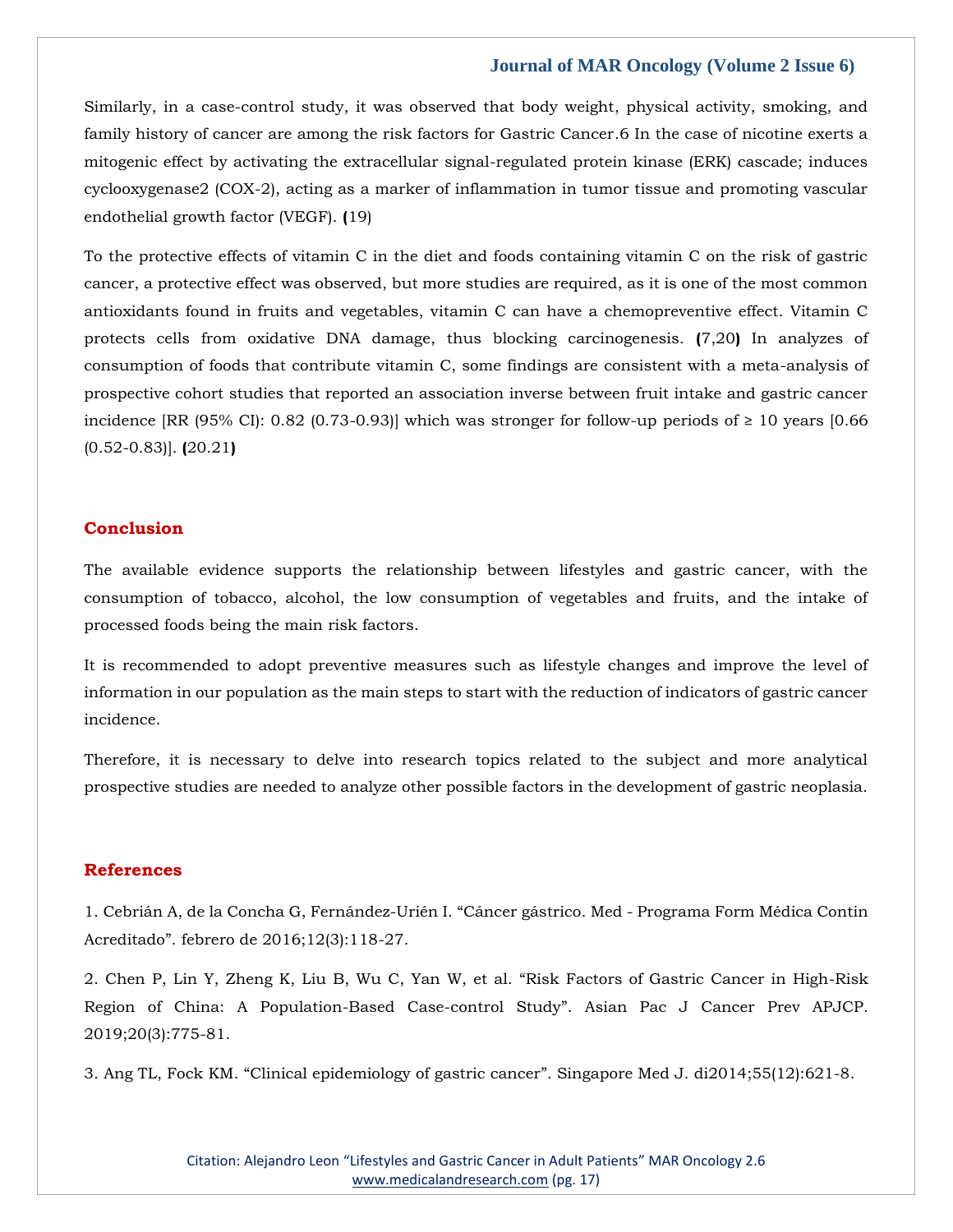4. den Hoed CM, Kuipers EJ. Gastric Cancer: How Can We Reduce the Incidence of this Disease? Curr Gastroenterol Rep [Internet]. 2016 [citado 31 de mayo de 2021];18. Disponible en: https://www.ncbi.nlm.nih.gov/pmc/articles/PMC4868864/

5. Shah SK, Sunuwar DR, Chaudhary NK, Rai P, Pradhan PMS, Subedi N, et al. Dietary Risk Factors Associated with Development of Gastric Cancer in Nepal: A Hospital-Based Case-Control Study. Gastroenterol Res Pract [Internet]. 3 de junio de 2020 [citado 31 de mayo de 2021];2020. Disponible en: https://www.ncbi.nlm.nih.gov/pmc/articles/PMC7290904/

6. [Galvão de Azevêdo I, Carneiro ICLM, Tomiya MTO, Burgos MGP de A. El](https://www.google.com/search?q=c%C3%A1ncer+g%C3%A1strico+y+factores+asociados+en+pacientes+hospitalizados&sxsrf=AOaemvKXFXh1-mkZ14iwJ6VwMUtxaZS61Q%3A1637908715549&ei=64CgYb-JIbDfz7sPiPiP0Ac&ved=0ahUKEwj_qqi5tbX0AhWw73MBHQj8A3oQ4dUDCA4&uact=5&oq=c%C3%A1ncer+g%C3%A1strico+y+factores+asociados+en+pacientes+hospitalizados&gs_lcp=Cgdnd3Mtd2l6EAM6BwgjEOoCECdKBAhBGABQ7gRY7gRguAdoAXAAeACAAdkBiAHZAZIBAzItMZgBAKABAaABArABCsABAQ&sclient=gws-wiz) "cáncer gástrico y factores asociados en pacientes hospitalizados"[. Nutr Hosp. julio de 2015;32\(1\):283-90.](https://www.google.com/search?q=c%C3%A1ncer+g%C3%A1strico+y+factores+asociados+en+pacientes+hospitalizados&sxsrf=AOaemvKXFXh1-mkZ14iwJ6VwMUtxaZS61Q%3A1637908715549&ei=64CgYb-JIbDfz7sPiPiP0Ac&ved=0ahUKEwj_qqi5tbX0AhWw73MBHQj8A3oQ4dUDCA4&uact=5&oq=c%C3%A1ncer+g%C3%A1strico+y+factores+asociados+en+pacientes+hospitalizados&gs_lcp=Cgdnd3Mtd2l6EAM6BwgjEOoCECdKBAhBGABQ7gRY7gRguAdoAXAAeACAAdkBiAHZAZIBAzItMZgBAKABAaABArABCsABAQ&sclient=gws-wiz)

7. [Okada E, Ukawa S, Nakamura K, Hirata M, Nagai A, Matsuda K, et al.](https://www.google.com/search?q=Demographic+and+lifestyle+factors+and+survival+among+patients+with+esophageal+and+gastric+cancer%3A+The+Biobank+Japan+Project&sxsrf=AOaemvKfRrNKyTcFXdAvspOZXVcEoX8c1g%3A1637908698843&ei=2oCgYdbRMofhz7sPhsOVuA0&ved=0ahUKEwjWpqyxtbX0AhWH8HMBHYZhBdcQ4dUDCA4&uact=5&oq=Demographic+and+lifestyle+factors+and+survival+among+patients+with+esophageal+and+gastric+cancer%3A+The+Biobank+Japan+Project&gs_lcp=Cgdnd3Mtd2l6EAMyBwgjEOoCECcyBwgjEOoCECcyBwgjEOoCECcyBwgjEOoCECcyBwgjEOoCECcyBwgjEOoCECcyBwgjEOoCECcyBwgjEOoCECcyBwgjEOoCECcyBwgjEOoCECdKBAhBGABQkAVYkAVgtwdoAXAAeACAAQCIAQCSAQCYAQCgAQGgAQKwAQrAAQE&sclient=gws-wiz) "Demographic and lifestyle [factors and survival among patients with esophageal and gastric cancer: The Biobank](https://www.google.com/search?q=Demographic+and+lifestyle+factors+and+survival+among+patients+with+esophageal+and+gastric+cancer%3A+The+Biobank+Japan+Project&sxsrf=AOaemvKfRrNKyTcFXdAvspOZXVcEoX8c1g%3A1637908698843&ei=2oCgYdbRMofhz7sPhsOVuA0&ved=0ahUKEwjWpqyxtbX0AhWH8HMBHYZhBdcQ4dUDCA4&uact=5&oq=Demographic+and+lifestyle+factors+and+survival+among+patients+with+esophageal+and+gastric+cancer%3A+The+Biobank+Japan+Project&gs_lcp=Cgdnd3Mtd2l6EAMyBwgjEOoCECcyBwgjEOoCECcyBwgjEOoCECcyBwgjEOoCECcyBwgjEOoCECcyBwgjEOoCECcyBwgjEOoCECcyBwgjEOoCECcyBwgjEOoCECcyBwgjEOoCECdKBAhBGABQkAVYkAVgtwdoAXAAeACAAQCIAQCSAQCYAQCgAQGgAQKwAQrAAQE&sclient=gws-wiz) Japan Project". J [Epidemiol. marzo de 2017;27\(3S\):S29-35.](https://www.google.com/search?q=Demographic+and+lifestyle+factors+and+survival+among+patients+with+esophageal+and+gastric+cancer%3A+The+Biobank+Japan+Project&sxsrf=AOaemvKfRrNKyTcFXdAvspOZXVcEoX8c1g%3A1637908698843&ei=2oCgYdbRMofhz7sPhsOVuA0&ved=0ahUKEwjWpqyxtbX0AhWH8HMBHYZhBdcQ4dUDCA4&uact=5&oq=Demographic+and+lifestyle+factors+and+survival+among+patients+with+esophageal+and+gastric+cancer%3A+The+Biobank+Japan+Project&gs_lcp=Cgdnd3Mtd2l6EAMyBwgjEOoCECcyBwgjEOoCECcyBwgjEOoCECcyBwgjEOoCECcyBwgjEOoCECcyBwgjEOoCECcyBwgjEOoCECcyBwgjEOoCECcyBwgjEOoCECcyBwgjEOoCECdKBAhBGABQkAVYkAVgtwdoAXAAeACAAQCIAQCSAQCYAQCgAQGgAQKwAQrAAQE&sclient=gws-wiz)

8. [Li Y, Eshak ES, Shirai K, Liu K, Dong J, Iso H, et al.](https://www.google.com/search?q=Alcohol+Consumption+and+Risk+of+Gastric+Cancer%3A+The+Japan+Collaborative+Cohort+Study&sxsrf=AOaemvKmewXqURproGQ0KhPGJwXbdOnR8Q%3A1637908578541&ei=YoCgYaSxILTcz7sPkdS1OA&ved=0ahUKEwik6v33tLX0AhU07nMBHRFqDQcQ4dUDCA4&uact=5&oq=Alcohol+Consumption+and+Risk+of+Gastric+Cancer%3A+The+Japan+Collaborative+Cohort+Study&gs_lcp=Cgdnd3Mtd2l6EAM6BwgjEOoCECdKBAhBGABQ6AVY6AVgjwhoAXACeACAAe8BiAHvAZIBAzItMZgBAKABAaABArABCsABAQ&sclient=gws-wiz) "Alcohol Consumption and Risk of Gastric [Cancer: The Japan Collaborative Cohort Study](https://www.google.com/search?q=Alcohol+Consumption+and+Risk+of+Gastric+Cancer%3A+The+Japan+Collaborative+Cohort+Study&sxsrf=AOaemvKmewXqURproGQ0KhPGJwXbdOnR8Q%3A1637908578541&ei=YoCgYaSxILTcz7sPkdS1OA&ved=0ahUKEwik6v33tLX0AhU07nMBHRFqDQcQ4dUDCA4&uact=5&oq=Alcohol+Consumption+and+Risk+of+Gastric+Cancer%3A+The+Japan+Collaborative+Cohort+Study&gs_lcp=Cgdnd3Mtd2l6EAM6BwgjEOoCECdKBAhBGABQ6AVY6AVgjwhoAXACeACAAe8BiAHvAZIBAzItMZgBAKABAaABArABCsABAQ&sclient=gws-wiz)". J Epidemiol. 5 de enero de 2021;31(1):30-6.

9. López V, Francisco E. Injerencia de los tipos y habitos de alimentación en pacientes con cáncer gástricos [Internet] [Thesis]. Universidad de Guayaquil. Facultad de Ciencias Médicas. Carrera de Medicina; 2018 [citado 31 de mayo de 2021]. Disponible en: http://repositorio.ug.edu.ec/handle/redug/31438

10. Dietary and Lifestyle Factors Associated with Gastric and Pancreatic Cancers: A Case-Control Study [Internet]. [citado 31 de mayo de 2021]. Disponible en: https://www.ncbi.nlm.nih.gov/pmc/articles/PMC8027043/

11. [Hoang BV, Lee J, Choi IJ, Kim Y-W, Ryu KW, Kim J.](https://www.google.com/search?q=Effect+of+dietary+vitamin+C+on+gastric+cancer+risk+in+the+Korean+population&sxsrf=AOaemvJM4NnXHKI0tn8YKMAgo2ZyW_0yBA%3A1637908654057&ei=roCgYdflApXcz7sPvoClwAI&ved=0ahUKEwjX9P6btbX0AhUV7nMBHT5ACSgQ4dUDCA4&uact=5&oq=Effect+of+dietary+vitamin+C+on+gastric+cancer+risk+in+the+Korean+population&gs_lcp=Cgdnd3Mtd2l6EAMyBAgjECc6BwgjEOoCECdKBAhBGABQkQVYkQVg9QdoAXACeACAAbIBiAGyAZIBAzAuMZgBAKABAaABArABCsABAQ&sclient=gws-wiz) "Effect of dietary vitamin C on gastric cancer risk in the Korean population"[. World J Gastroenterol. 21 de julio de 2016;22\(27\):6257-67.](https://www.google.com/search?q=Effect+of+dietary+vitamin+C+on+gastric+cancer+risk+in+the+Korean+population&sxsrf=AOaemvJM4NnXHKI0tn8YKMAgo2ZyW_0yBA%3A1637908654057&ei=roCgYdflApXcz7sPvoClwAI&ved=0ahUKEwjX9P6btbX0AhUV7nMBHT5ACSgQ4dUDCA4&uact=5&oq=Effect+of+dietary+vitamin+C+on+gastric+cancer+risk+in+the+Korean+population&gs_lcp=Cgdnd3Mtd2l6EAMyBAgjECc6BwgjEOoCECdKBAhBGABQkQVYkQVg9QdoAXACeACAAbIBiAGyAZIBAzAuMZgBAKABAaABArABCsABAQ&sclient=gws-wiz)

12. Rondán Guerrero F. Factores de riesgo asociados al cáncer gástrico en pacientes atendidos en el consultorio externo del Servicio de Gastroenterología del HNHU durante el año 2014. Univ Ricardo Palma [Internet]. 2016 [citado 31 de mayo de 2021]; Disponible en: http://repositorio.urp.edu.pe/handle/urp/768

13. Baca C, Vifmady Y. Estilos de vida saludable y nivel de conocimiento de prevención del cáncer gástrico Instituto Nacional de Enfermedades Neoplásicas, 2016. Repos Académico USMP [Internet]. 2020 [citado 31 de mayo de 2021]; Disponible en:

https://repositorio.usmp.edu.pe/handle/20.500.12727/6504

14. Gavidia RCG. "[MARGARITA JASMIN GAMBOA OLIVARES](https://www.google.com/search?q=MARGARITA+JASMIN+GAMBOA+OLIVARES&sxsrf=AOaemvJybnsUYB2HElUhZRHVPXZ5_gmqMw%3A1637908636667&ei=nICgYeCXKPHiz7sP4pWhyAw&ved=0ahUKEwjg1dmTtbX0AhVx8XMBHeJKCMkQ4dUDCA4&uact=5&oq=MARGARITA+JASMIN+GAMBOA+OLIVARES&gs_lcp=Cgdnd3Mtd2l6EAM6BwgjEOoCECdKBAhBGABQ4QVY4QVgmwhoAXAAeACAAacCiAGnApIBAzItMZgBAKABAaABArABCsABAQ&sclient=gws-wiz)". :74.